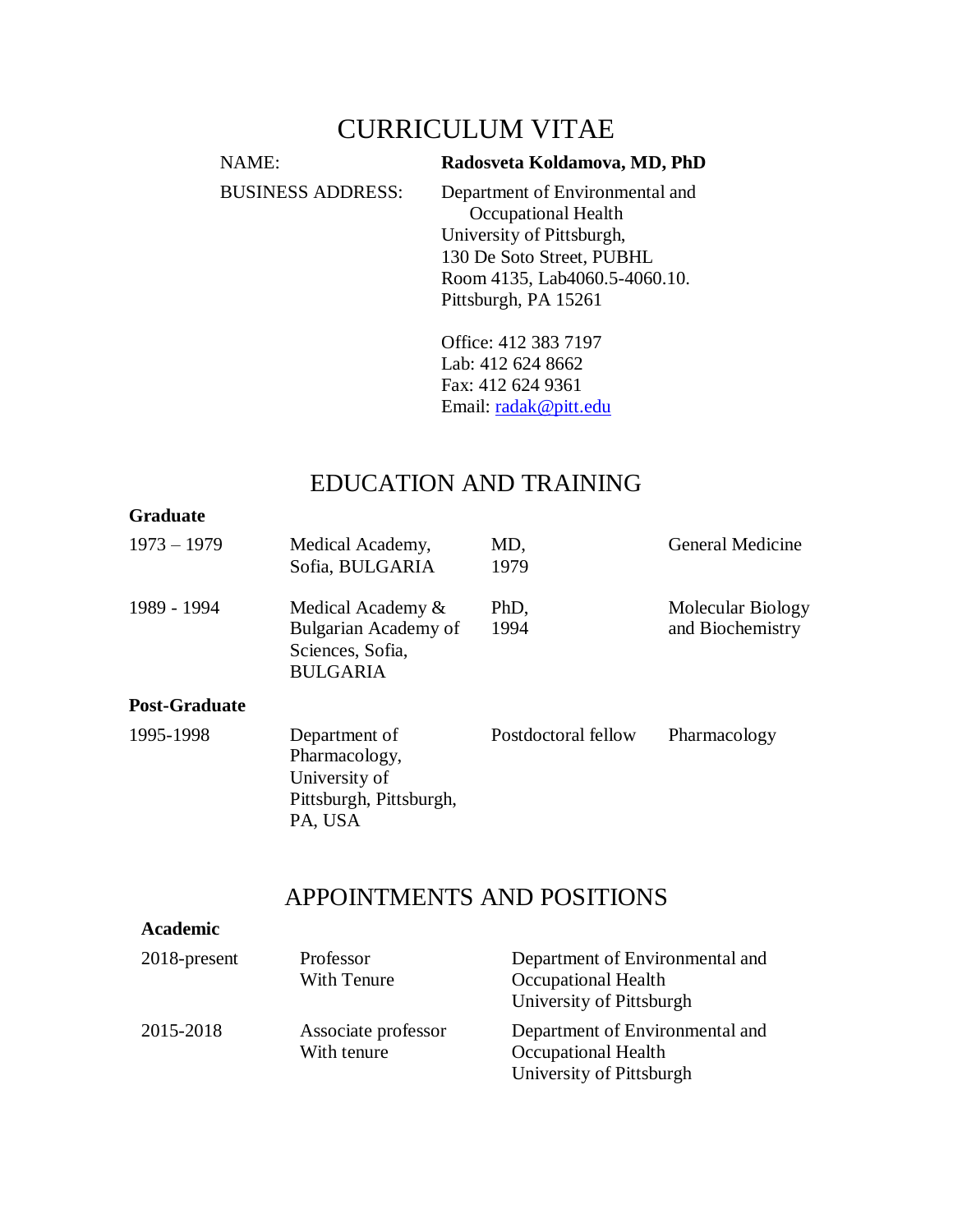| 2011-2014                        | Associate professor<br>(non-tenure track) | Department of Environmental and<br>Occupational Health<br>University of Pittsburgh  |
|----------------------------------|-------------------------------------------|-------------------------------------------------------------------------------------|
| October 1, 2005<br>$-2011$       | <b>Res. Assistant Professor</b>           | Department of Environmental and<br>Occupational Health, University of<br>Pittsburgh |
| Feb $1, 2005 -$<br>Sept 31, 2005 | <b>Res. Assistant Professor</b>           | Department of Pharmacology,<br>University of Pittsburgh                             |
| $1998 - January$<br>31, 2005     | Instructor                                | Department of Pharmacology,<br>University of Pittsburgh, Pittsburgh,<br>PA          |
| $1991 - Oct 30,$<br>1995         | Assistant professor                       | Department of Biochemistry, School of<br>Medicine, Stara Zagora, BULGARIA           |
| 1986-1990                        | Instructor                                | Department of Biochemistry, School of<br>Medicine, Stara Zagora, BULGARIA           |
| 1983 - 1985                      | Lecturer                                  | Department of Biochemistry, School of<br>Medicine, Stara Zagora, BULGARIA           |
| <b>Non-Academic</b>              |                                           |                                                                                     |
| $1980 - July 30,$<br>1982        | <b>General Practitioner</b>               | Regional Hospital Strazhitca,<br><b>BULGARIA</b>                                    |

# MEMBERSHIP IN PROFESSIONAL AND SCIENTIFIC SOCIETIES

| $2008$ – Present time | International Society to Advance Alzheimer Research and<br>Treatment |
|-----------------------|----------------------------------------------------------------------|
| $2004$ – Present time | Society for Neuroscience                                             |
| $2003$ – Present time | American Society for Biochemistry and Molecular Biology              |
| 1996-1998             | <b>American Association for Cancer Research</b>                      |

# **HONORS**

- 1997 AACR Pharmacia & Upjohn Young investigator Award
- 1998 AACR Pharmingen Young investigator Award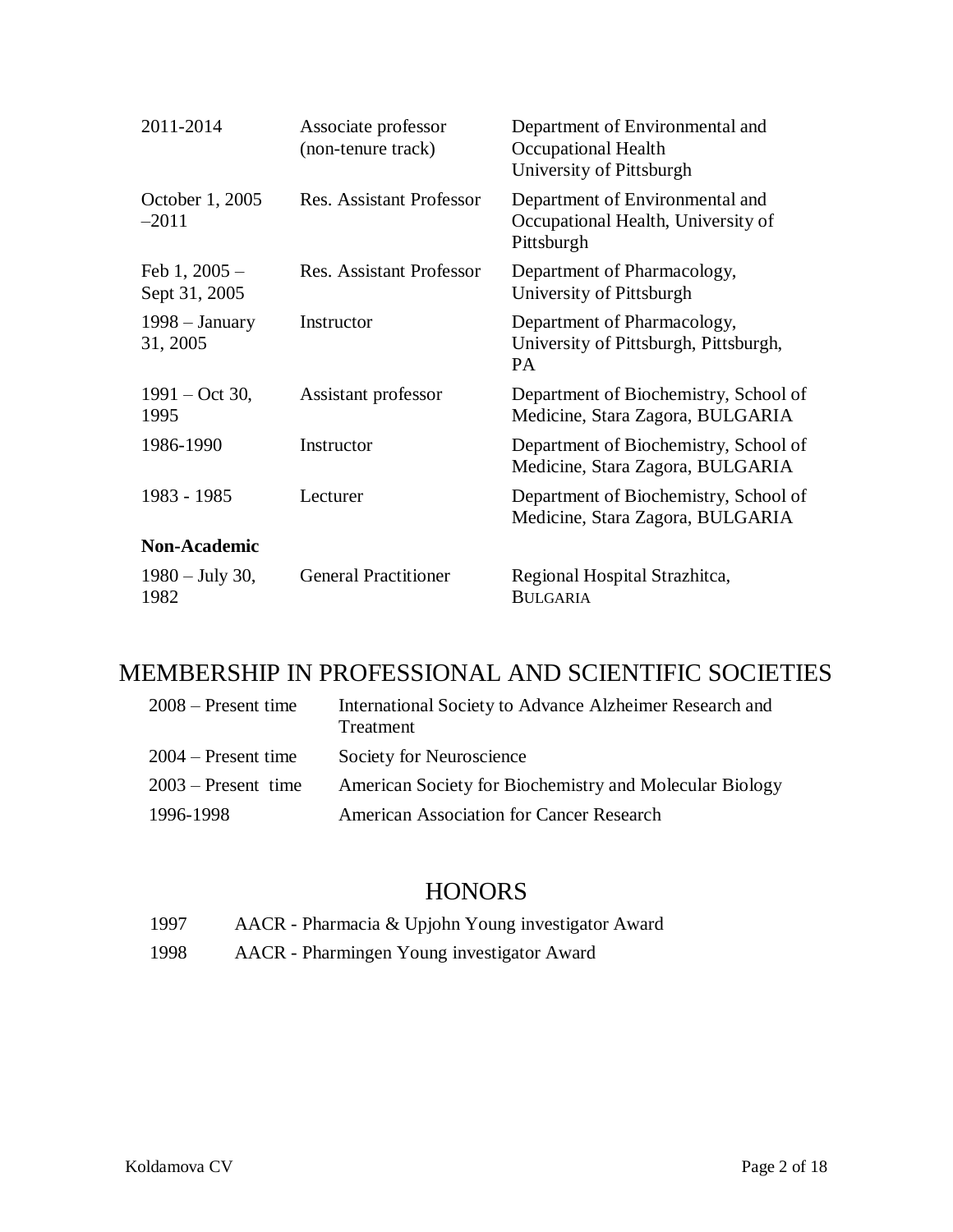# PROFESSIONAL ACTIVITIES:

## **Teaching Courses Taught Graduate School of Public Health, University of Pittsburgh**

| 2013<br>present | Graduate School of Public<br>Health, University of<br>Pittsburgh | Hours of Lecture<br>$-3$ classes (2)<br>hours each);<br>25-30 students     | Human genetics 2034<br>Biochemical and<br>Molecular genetics of<br>complex disease<br>(Epigenetic<br>mechanisms in human<br>pathology) |
|-----------------|------------------------------------------------------------------|----------------------------------------------------------------------------|----------------------------------------------------------------------------------------------------------------------------------------|
| 2015            | Graduate School of Public<br>Health, University of<br>Pittsburgh | <b>Hours of Lecture</b><br>$-2$ classes (2)<br>hours each);<br>20 students | #3210:<br>Pathophysiology of<br><b>Environmental Dis</b><br>ease (Physiology and<br>Pathophysiology of the<br>Nervous System)          |
| 2015-2019       | Graduate School of Public<br>Health, University of<br>Pittsburgh | Hours of Lecture<br>$-$ (2 hours each);<br>10 PhD students                 | Journal club at EOH                                                                                                                    |

## **Graduate Student Essays, Theses, and Dissertations**

| <b>Name of Student</b> | <b>Degree</b><br><b>Awarded, Year</b> | <b>Type of Document</b><br>and Title | <b>Notes</b>                      |
|------------------------|---------------------------------------|--------------------------------------|-----------------------------------|
| Alexis Y. Carter       | 2013-2017                             | PhD thesis                           | Graduated April 2017              |
| Emilie Castranio       | 2014-2018                             | PhD thesis                           | Graduated July 2018               |
| Amrita Sahu            | 2016-2019                             | PhD thesis                           | <b>Graduated December</b><br>2019 |
| Cody M. Wolfe          | 2016-2020                             | PhD thesis                           | <b>Graduated August 2020</b>      |

## **Service on Master's or Doctoral Committees**

| <b>Dates</b><br><b>Served</b> | Name of<br><b>Student</b> | <b>Degree</b><br><b>Awarded</b> | <b>Title of Dissertation/Essay</b>                                                                          |
|-------------------------------|---------------------------|---------------------------------|-------------------------------------------------------------------------------------------------------------|
| May 2021                      | Nicholas K.<br>Todd       | <b>PhD</b>                      | G protein-coupled receptor kinase 2<br>modulates GPR3-dependent $\overrightarrow{AB}$ generation<br>in $AD$ |
| October<br>2020               | Nicholas K.<br>Todd       | <b>PhD</b>                      | G protein-coupled receptor kinase 2<br>modulates GPR3-dependent $\overrightarrow{AB}$ generation<br>in AD   |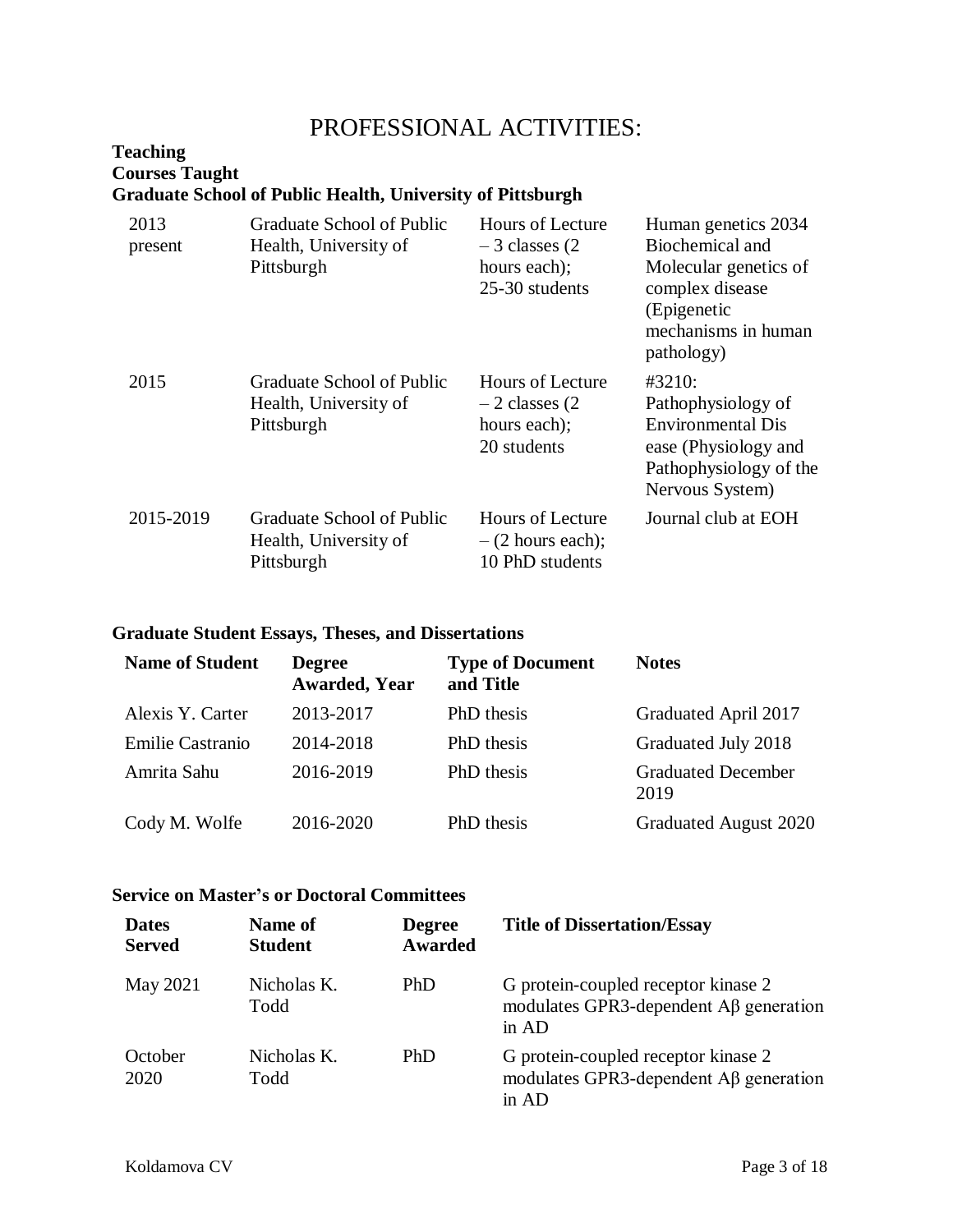| <b>Dates</b><br><b>Served</b> | Name of<br><b>Student</b> | <b>Degree</b><br><b>Awarded</b> | <b>Title of Dissertation/Essay</b>                                                                                   |
|-------------------------------|---------------------------|---------------------------------|----------------------------------------------------------------------------------------------------------------------|
| May 2020                      | Emma (Li) Yu              | <b>MS</b>                       | TREM2 effect on microglial function                                                                                  |
| May 2019                      | Cody M. Wofle             | PhD                             | Role of APOE and Trem2 in AD<br>pathology in mouse model for AD                                                      |
| December 2,<br>2019           | Amrita Sahu               | PhD                             | Klotho: A Paracrine Mediator of Skeletal<br><b>Muscle Regeneration</b>                                               |
| <b>July 2019</b>              | Nicholas Todd             | PhD                             | Role of G protein-coupled receptors and G<br>protein-coupled receptor kinases in<br>Alzheimer's disease pathogenesis |
| <b>June 2018</b>              | Cody M. Wolfe             | PhD                             | Role of APOE and Trem2 in AD<br>pathology in mouse model for AD                                                      |
| September<br>2018             | Nicholas Todd             | PhD                             | Role of G protein-coupled receptors and G<br>protein-coupled receptor kinases in<br>Alzheimer's disease pathogenesis |
| April 2014                    | Cody M. Wolfe             | MS-2014                         | Traumatic brain injury: a comprehensive<br>review                                                                    |
| January<br>2011-April<br>2012 | Xiaozhuo Lu               | MS-2012                         | Role of ABCA1 in amyloid pathology in<br>APP mice expressing different APOE<br>isoforms                              |
| 2012-2013                     | Mark Wong<br>Chen         | MS-2013                         | Environmental exposure to arsenic and its<br>relation to genome-wide modification<br>mouse offspring                 |

## **Service on Comprehensive or Qualifying Examination Committees:**

| <b>Dates Served</b>     | Name of<br><b>Student</b> | <b>Degree</b><br>Awarded     | <b>Title of Dissertation/Essay</b>                                                               |
|-------------------------|---------------------------|------------------------------|--------------------------------------------------------------------------------------------------|
| June 2015               | Alexis Y.<br>Carter       | April 2017                   | Role of High Fat Diet on epigenetic<br>changes in the brain of Alzheimer's<br>disease model mice |
| January and May<br>2018 | Emilie<br>Castranio       | <b>July 2018</b>             | The role of APOE in TBI as determined<br>by isoform and ABCA1 haplo-<br>deficiency               |
| November 2017           | Amrita<br>Sahu            | $3rd$ year<br>PhD<br>student | Klotho expression with aging and<br>arsenic exposure                                             |
| April 2020              | Li Yu                     | $2nd$ year<br>MS student     | The role of TREM2 in microglial<br>function and Alzheimer's Disease                              |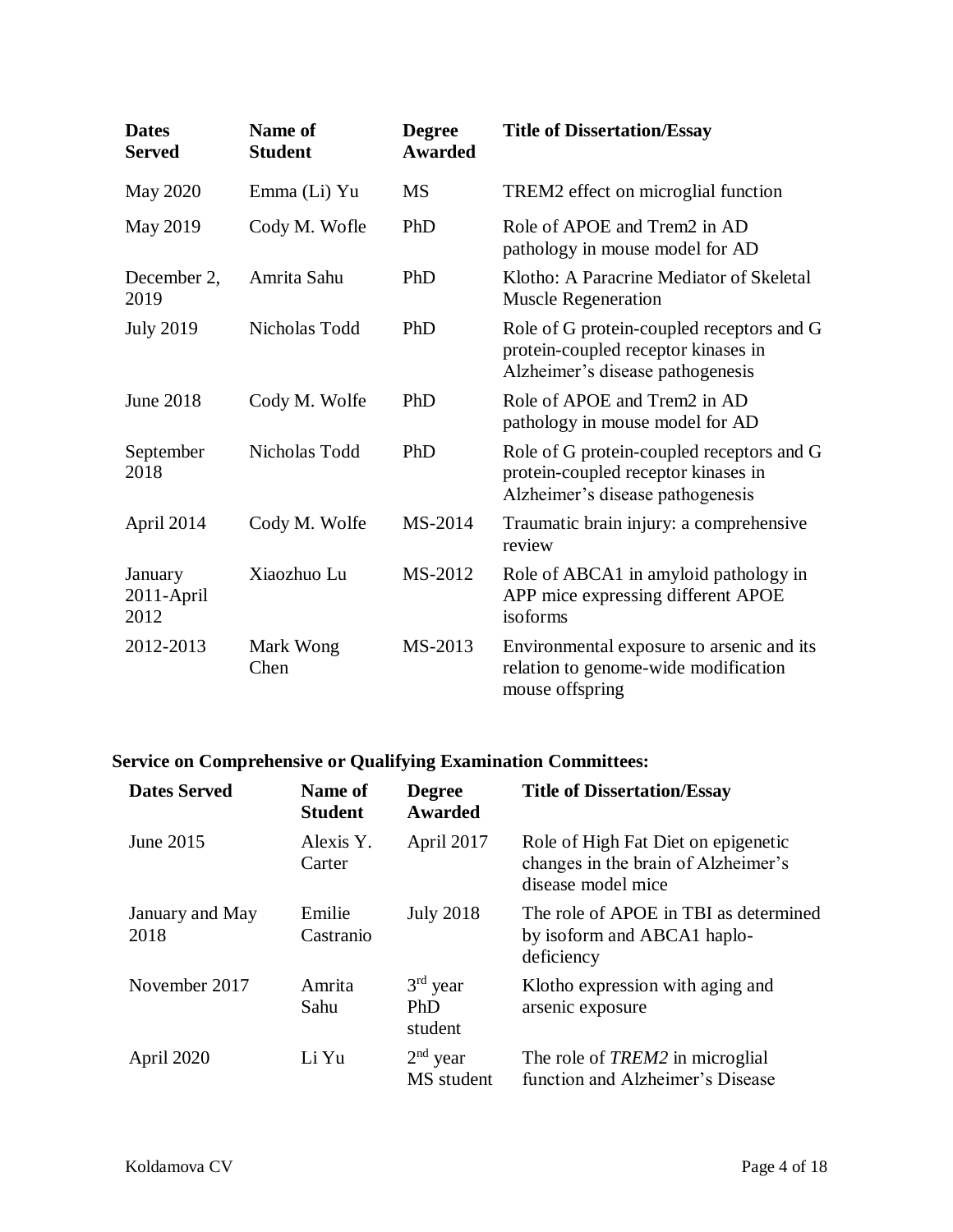| <b>Dates Supervised</b> | <b>Name of Student</b>  | <b>Position of Student</b> |
|-------------------------|-------------------------|----------------------------|
| $2007 - 2013$           | Nicholas F. Fitz, PhD   | Postdoctoral fellow        |
| $2007 - 2013$           | Andrea A. Cronican, PhD | Postdoctoral fellow        |
| March 2014-2017         | Kyong Nam, PhD          | Postdoctoral fellow        |
| April 2014-April 2015   | Danko Georgiev MD, PhD  | Postdoctoral fellow        |
| April 2014-2016         | Anais Mounier PhD       | Postdoctoral fellow        |
| 2015-2016               | Valerie L. Reeves       | Postdoctoral fellow        |
| April 2016-2020         | <b>Florent Letronne</b> | Postdoctoral fellow        |
| July 2016-2018          | Hafsa Kamboh            | Postdoctoral fellow        |
| May 2019-2020           | Li Yu                   | Master student             |
| 2019-2021               | Vihba Acharya           | PhD student                |
| $2021$ -present         | Li Yu                   | PhD student                |

## **Supervision of Post-Doctoral Students, Residents, and Fellows**

## **Other Teaching and Training: Pre-doctoral students and University of Pittsburgh Undergraduate Training**

| <b>Dates</b>         | <b>Name of Student</b>         | <b>Program/Description</b>                                                                        |
|----------------------|--------------------------------|---------------------------------------------------------------------------------------------------|
| June-July 2021       | Amira Woodlin                  | Summer scholarship: PA CURE AD<br>Scholars program to train<br>underrepresented minority students |
| January 2019         | Rafael Guimaraes, Thais        | Pre-doctoral PhD fellow; rotation                                                                 |
| January 2019-present | Thomas H Thullen               | Undergraduate, Department of<br>Neuroscience                                                      |
| May 2018-2019        | <b>Sherrin Sennett</b>         | Pre-doctoral fellow                                                                               |
| June 2017-June 2018  | <b>Heather Wells</b>           | Pre-doctoral fellow                                                                               |
| 2016-2018            | Britany E. Playso              | Pre-doctoral fellow                                                                               |
| 2015-2016            | Jackson Towers B.S.            | Pre-doctoral fellow                                                                               |
| 2014-2015            | Saad Ahmed B.S.                | Pre-doctoral fellow                                                                               |
| 2013-2014            | Emilie Castranio B.S.          | Pre-doctoral fellow                                                                               |
| Dec 2012-July 2013   | Sai Pratyusha Kancherla<br>B.S | Pre-doctoral fellow                                                                               |
| 2011-2013            | Muzamil Saleem M.S             | Pre-doctoral fellow                                                                               |
| June 2015 - present  | <b>Emily Jacobetz</b>          | Undergraduate, Department of<br>Neuroscience                                                      |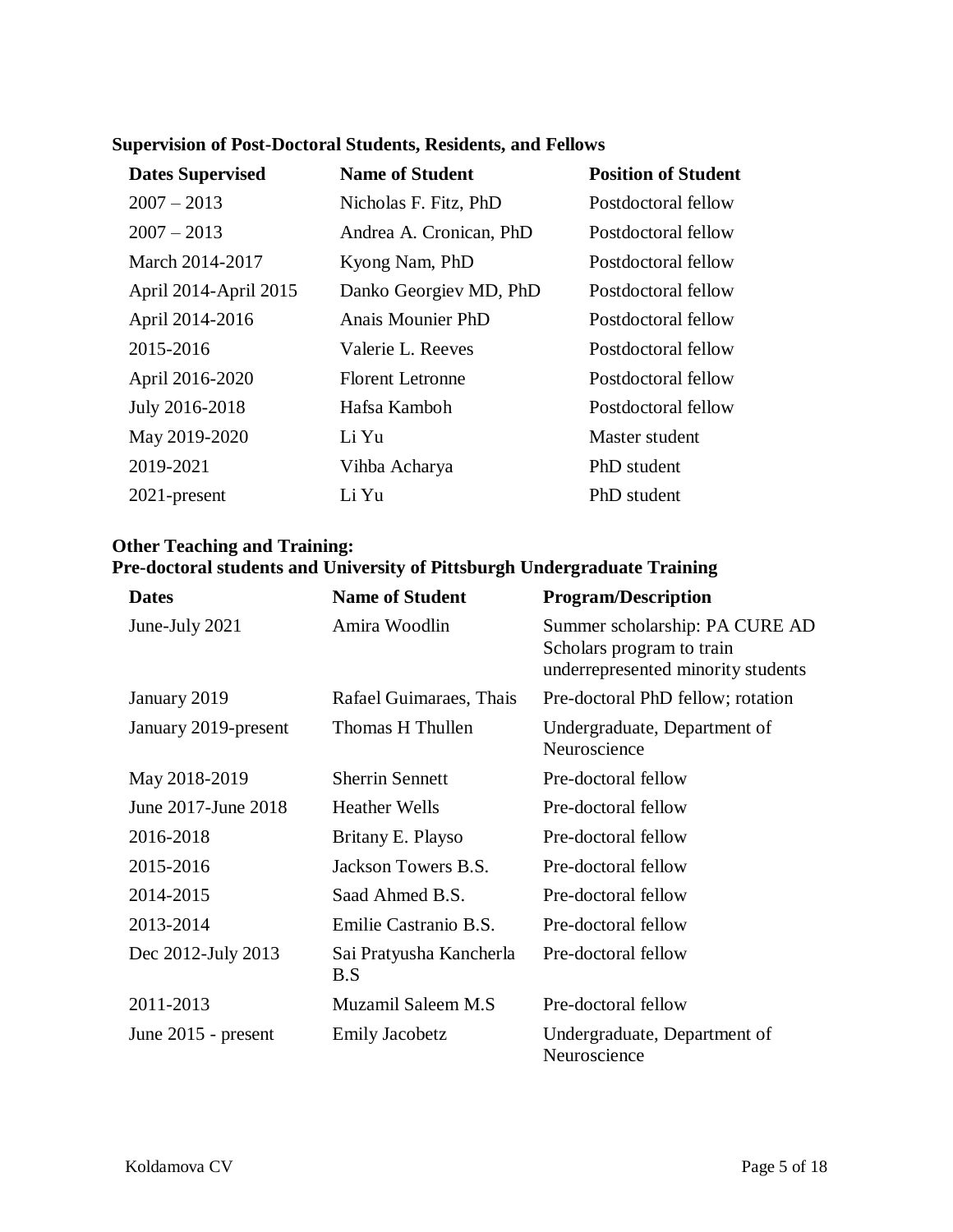| <b>Dates</b>    | <b>Name of Student</b>  | <b>Program/Description</b>                            |
|-----------------|-------------------------|-------------------------------------------------------|
| 2012-2013       | Iana Vodianova          | Undergraduate, Department of<br>Neuroscience          |
| 2012-2013       | Luv Purohit             | Undergraduate, Department of<br>Neuroscience          |
| 2011-2013       | <b>Hiral Patel</b>      | Undergraduate, Department of<br>Neuroscience          |
| 2011-2012       | Sai Pratyusha Kancherla | Undergraduate, Department of<br>Neuroscience          |
| June - Aug 2009 | Sean Egglestone         | <b>EOH Summer Undergraduate Research</b><br>Program   |
| June - Aug 2008 | Mitchell Thompson III   | <b>EOH Summer Undergraduate Research</b><br>Program   |
| June - Aug 2008 | <b>Alexis Carter</b>    | Pitt STEER Program for High School<br><b>Students</b> |

## RESEARCH AND TRAINING

## **Extramural Grants Support PI on grants Active: 1 R01 AG066198-01 Koldamova R,** Ambrosio F. **(MPI)** NIH/NIA 01/01/2020-2025 Total amount \$3,912,375 "Physical exercise and Blood-brain communication: exosomes, Klotho and choroid plexus"

#### **R01 AG057565-01A1 Koldamova, R.** and Lefterov, I. **(MPI)** NIH/NIA 09/01/2018 – 08/31/2023 Total amount \$3,291,796.00 "APOE Orchestrated Molecular Signatures in Aging Brain and AD-the Contribution of APOE2"

#### **R01 AG056371-01S1 Koldamova R,** Lefterov I. **(MPI)** Administrative supplement NIH/NIA  $06/01/2018 - 05/31/2022$  Total amount \$344,102

"Age dependent APOE isoform specific effect on immune receptor mediated phagocytosis in brain"

## **R01 AG056371-01 Koldamova R,** Lefterov I. **(MPI)**

NIH/NIA 06/01/2017 – 05/31/2022 Total amount \$1,900,000 "Age dependent APOE isoform specific effect on immune receptor mediated phagocytosis in brain"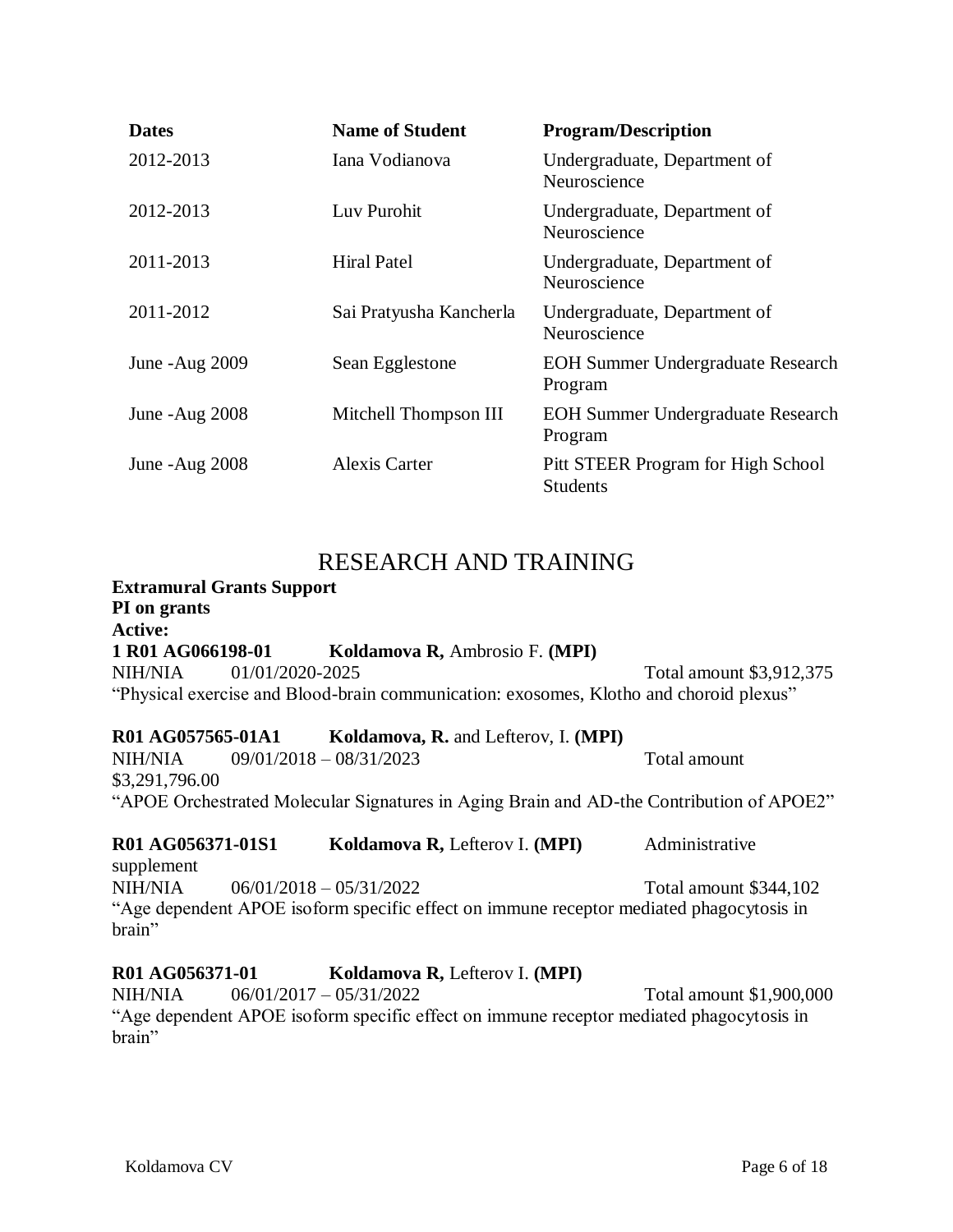#### **PA Department of Health** PIs: Karl Herrup/A. Pfenning (**Koldamova, R. Co-PI,** 0.6 cal. mo.**)** 05/05/2021 –2023

"Functional Interpretation of Alzheimer's Loci Across Cell Types, Age & DNA Damage"

#### **R56 AG AG061097-01** PI: Gashev, Anatoliy (Koldamova, R. Co-PI)

NIH/NIA 01/01/2020 – 12/31/2021 (2021-no cost extension) Total amount \$652,551 "Mast cell/histamine-mediated inflammation and subsequent decrease of lymphatic amyloid beta clearance accelerate progression of Alzheimer's disease"

#### **R01 RF1NS116450-01** PI: Bistra Iordanova (**Koldamova, R. Co-PI)**

NINDS/NIA 05/05/2020 –2025

"Neurovascular and metabolic sex differences in contributions to cognitive impairment and dementia including Alzheimer's disease"

#### **Extramural Grant Support**

**Completed (Principal Investigator, only):** R01ES024233 Koldamova R, Lefterov I. (MPI) NIH/NIEHS 09/01/2014 – 08/31/2019 Total amount \$2,600,000 "Epigenetic and phenotypic effects of arsenic: impact on cognition and AD":

R56 AG057565-01 Koldamova R, Lefterov I. (MPI) NIH/NIA 09/01/2017 – 08/31/2018 Total amount \$448,000 APOE orchestrated ''molecular signatures'' in aging brain and AD - the contribution of APOE2

R01 AG037481 Koldamova R. (PI) NIH/NIA 2011 – 2016 "LXR and human ApoE isoform effects on AD phenotype: in vitro and in vivo models"

R01 AG037481 Koldamova R. (PI) NIH/NIA 2013 – 2016 Minority supplement "LXR and human ApoE isoform effects on AD phenotype: in vitro and in vivo models"

R01 AG037481 Koldamova R. (PI) NIH/NIA 2015 Administrative supplement "LXR and human ApoE isoform effects on AD phenotype: in vitro and in vivo models"

R01 AG027973 Koldamova (PI) NIH/NIA 2007-2012 "Role of Abca1 in neurodegeneration"

AG027973 Koldamova (PI) NIH/NIA 2007-2012 administrative supplement "Role of Abca1 in neurodegeneration"

R21 AG027973 Koldamova (PI) NIH/NIA 2005-2007 "Abca1: a potential therapeutic target for AD"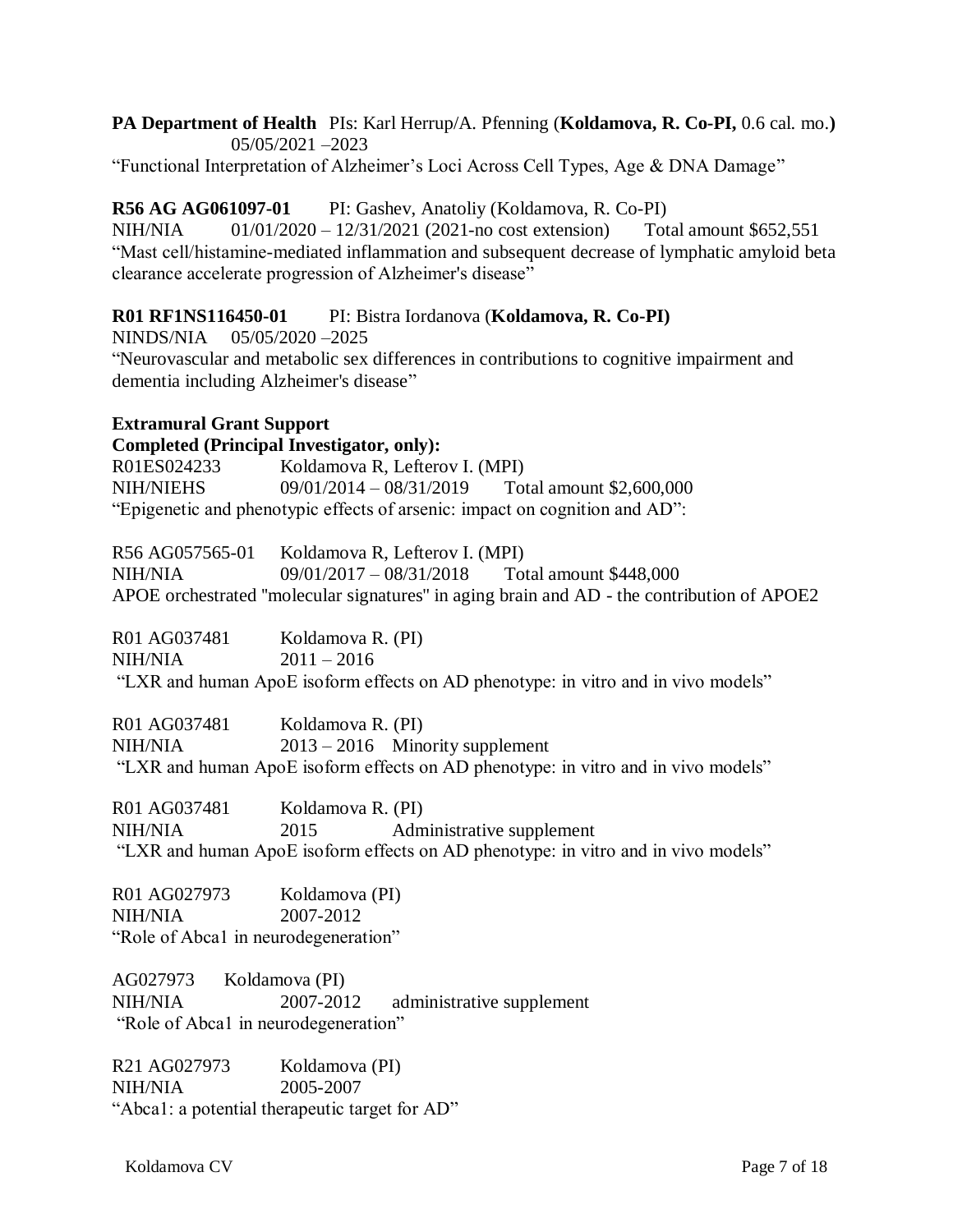| <b>Invited Lectureships and Major Seminars Related to Research-Past 5 years</b> |  |  |  |  |  |  |
|---------------------------------------------------------------------------------|--|--|--|--|--|--|
|---------------------------------------------------------------------------------|--|--|--|--|--|--|

| May 2029,<br>Varna Bulgaria                    | Signaling through Amyloid<br>cascade in $AD - an$ old, yet<br>unresolved story                                            | Medical University, Varna<br><b>Bulgaria</b>                                                   |
|------------------------------------------------|---------------------------------------------------------------------------------------------------------------------------|------------------------------------------------------------------------------------------------|
| December 2018,<br>Indiana                      | Role of Apolipoprotein E in<br>Alzheimer's disease: gene-gene<br>and gene-environment interactions                        | <b>Stark Neurosciences Research</b><br>Institute, IU School of Medicine                        |
| October 20,<br>2018, Brno,<br>Czech Republic   | Role of Apolipoprotein E in<br>microglia response to $A\beta$                                                             | <b>International Clinical Research</b><br>Centre, St. Anne's University<br>Hospital            |
| October 15,<br>2018. Bulgaria                  | Signaling through Amyloid<br>cascade in AD - an old, yet<br>unresolved story                                              | Medical University, Varna<br>Bulgaria                                                          |
| June 27-28,<br>2018, Tel Aviv<br><b>Israel</b> | Role of APOE lipoproteins in<br>microglia response to Abeta                                                               | THE 26th TEL AVIV<br><b>UNIVERSITY AD</b><br><b>CONFERENCE</b>                                 |
| April 2018; LA                                 | Effect of APOE isoform on<br>microglial response to amyloid-b                                                             | Society for Brain Mapping and<br>Therapeutics (SBMT)<br>Alzheimer's Disease Conference<br>2018 |
| February 2018                                  | "Role of Apolipoprotein E in<br>Alzheimer's disease: experimental<br>and human data"                                      | Invited speaker at Cleveland<br>Clinic                                                         |
| October 19,<br>2017                            | Transcriptomic analysis of purified<br>microglia from human APOE<br>expressing mice reveals age-<br>associated changes    | Invited speaker at AAIC satellite<br>meeting in Varna, Bulgaria.                               |
| September 2,<br>2017                           | APOE isoform-specific effect on<br>Abeta clearance by microglia.                                                          | Invited speaker at Transport<br>DEMENTIA meeting, Svolvar,<br>Norway.                          |
| December 10,<br>2015                           | ABCA1, ApoE and ApoA-I and<br>$A\beta$ clearance through BBB                                                              | Invited speaker at Transport<br>DEMENTIA meeting, Oslo,<br>Norway                              |
| February 10,<br>2014                           | Regulation of APOE and its<br>function in Alzheimer's disease<br>by ABCA1 and nuclear receptors -<br>a decade of research | <b>Invited Seminar Speaker,</b><br>Department of Neuroscience,<br>Merck, West Point, PA        |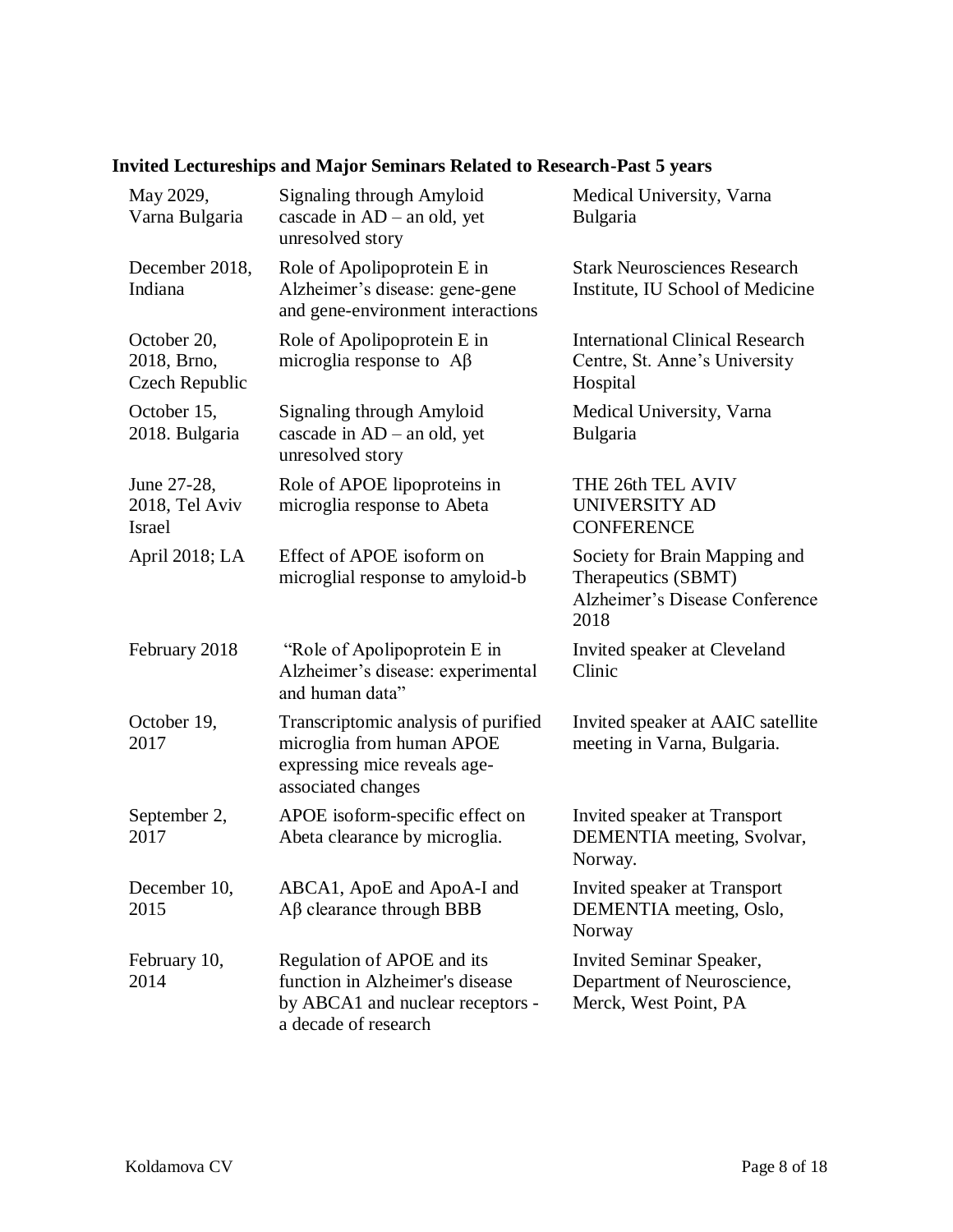| Nov, 2013  | Apolipoprotein E, ABCA1 and Ab<br>clearance.                                           | <b>Invited Seminar Speaker,</b><br>Department of Neuroscience,<br>Genentech, South San Francisco,<br><b>CA</b>  |
|------------|----------------------------------------------------------------------------------------|-----------------------------------------------------------------------------------------------------------------|
| July, 2013 | Apolipoprotein E and ABCA1:<br>partners in Ab clearance                                | Annual Alzheimer's Disease<br>meeting, Tel-Aviv University,<br>Israel                                           |
| June, 2013 | Abca1 regulation of ApoE<br>function: how significant is it for<br>Alzheimer's disease | ApoE, ApoE Receptors $\&$<br>Neurodegeneration June 3-4th,<br>2013 - Georgetown University in<br>Washington, DC |

## PUBLICATIONS

#### **Refereed Articles**

- 1. Nicholas F. Fitz, Kyong Nyon Nam, Cody M. Wolfe, Florent Letronne, Brittany E. Playso, Bistra E. Iordanova, Takashi D.Y. Kozai, Richard J. Biedrzycki, Valerian E. Kagan, Yulia Y. Tyurina, Xianlin Han, Iliya Lefterov & **Radosveta Koldamova** (2021). Phospholipids of APOE lipoproteins activate microglia in an isoform-specific manner in preclinical models of Alzheimer's disease. Nature Communications. 2021 Jun 7;12(1):3416. doi: 10.1038/s41467-021-23762-0.
- 2. Nicholas F. Fitz, Jiebiao Wang, M. Ilyas Kamboh, **Radosveta Koldamova** & Iliya Lefterov (2021) Small nucleolar RNAs in plasma and their discriminatory power as diagnostic biomarkers of Alzheimer's disease. Provisionally accepted in Neurobiology of Disease. July 2021.
- 3. Nicholas F Fitz, Cody M Wolfe, Brittany E Playso, Richard J Biedrzycki, Yi Lu, Kyong Nyon Nam, Iliya Lefterov, **Radosveta Koldamova**. "Trem2 deficiency differentially affects phenotype and transcriptome of human APOE3 or APOE4 mice". *Molecular Neurodegeneration* Mol Neurodegeneration. 2020 Jul 23;15(1):41. doi: 10.1186/s13024- 020-00394.
- 4. Amrita Sahu, Nicholas Fitz, Amin Cheikhi, Sunita Shinde, Zachary Clemens, Abish Pius, Hikaru Mamiya, Ankit Bhatia , Silvia Picciolini, Cristiano Carlomagno, Alice Gualerzi, Marzia Bedoni, Bennett Van Houten, Iliya Lefterov, Aaron Barchowsky, **Radosveta Koldamova**, Fabrisia Ambrosio. Extracellular vesicles within young blood reverse agedrelated declines in stem cell and tissue function. Under review in *Nature aging* (resubmitted on June 2021).
- 5. **Radosveta Koldamova,** Nicholas F Fitz, , Yi Lu, Iliya Lefterov. Dynamic changes of microglial transcriptome with aging, APOE isoform, and amyloid deposition. In preparation to be submitted to Acta neuropathologica communication.
- 6. Iliya Lefterov, Cody M. Wolfe, Nicholas F. Fitz, Kyong Nyon Nam, Florent Letronne, Julia Kofler, Xianlin Han, Jianing Wang, Jonathan Schug, **Radosveta Koldamova**. APOE2 orchestrated differences in transcriptomic and lipidomic profiles of postmortem AD brain. *Alzheimers Res Ther*. 2019 Dec 30;11(1):113. doi: 10.1186/s13195-019-0558-0.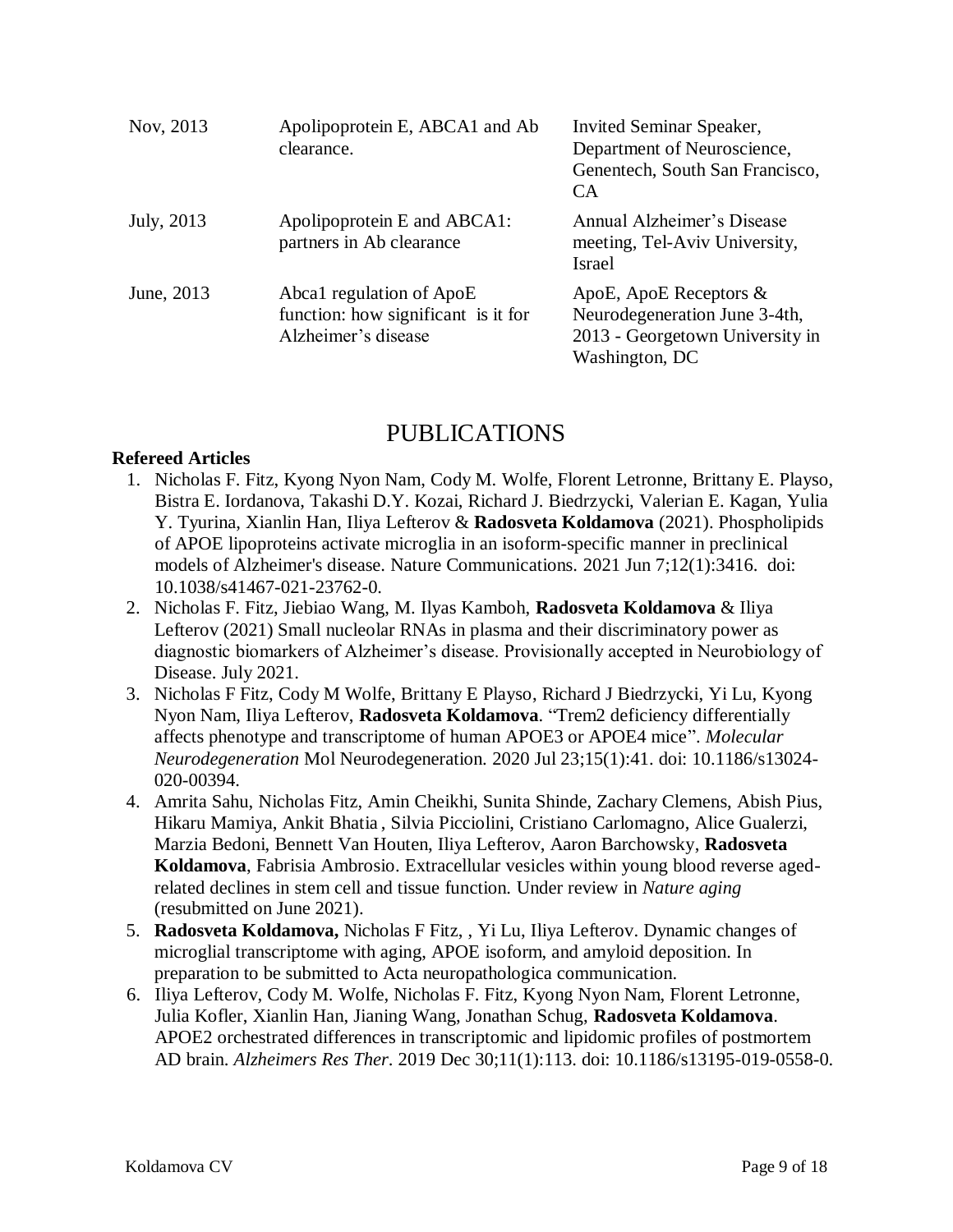- 7. Cody M. Wolfe, Nicholas F. Fitz, Kyong Nyon Nam, Iliya Lefterov, Radosveta **Koldamova**. The Role of APOE and TREM2 in Alzheimer's Disease - Current Understanding and Perspectives. *International Journal of Molecular Sciences.* Invited review: Int J Mol Sci. 2018 Dec 26;20(1). pii: E81. doi: 10.3390/ijms20010081. Review
- 8. [Fitz NF,](https://www.ncbi.nlm.nih.gov/pubmed/?term=Fitz%20NF%5BAuthor%5D&cauthor=true&cauthor_uid=30924124) [Nam KN,](https://www.ncbi.nlm.nih.gov/pubmed/?term=Nam%20KN%5BAuthor%5D&cauthor=true&cauthor_uid=30924124) **[Koldamova](https://www.ncbi.nlm.nih.gov/pubmed/?term=Koldamova%20R%5BAuthor%5D&cauthor=true&cauthor_uid=30924124) R** & [Lefterov I.](https://www.ncbi.nlm.nih.gov/pubmed/?term=Lefterov%20I%5BAuthor%5D&cauthor=true&cauthor_uid=30924124) "Therapeutic targeting of nuclear receptors, liver X and retinoid X receptors, for Alzheimer's disease". [Br J Pharmacol.](https://www.ncbi.nlm.nih.gov/pubmed/30924124) 2019 Mar 29. doi: 10.1111/bph.14668. [Epub ahead of print]
- 9. [Castranio EL,](https://www.ncbi.nlm.nih.gov/pubmed/?term=Castranio%20EL%5BAuthor%5D&cauthor=true&cauthor_uid=28502803) [Wolfe CM,](https://www.ncbi.nlm.nih.gov/pubmed/?term=Wolfe%20CM%5BAuthor%5D&cauthor=true&cauthor_uid=28502803) [Letronne F,](https://www.ncbi.nlm.nih.gov/pubmed/?term=Letronne%20F%5BAuthor%5D&cauthor=true&cauthor_uid=28502803) [Nam KN,](https://www.ncbi.nlm.nih.gov/pubmed/?term=Nam%20KN%5BAuthor%5D&cauthor=true&cauthor_uid=28502803) [Fitz](https://www.ncbi.nlm.nih.gov/pubmed/?term=Fitz%20NF%5BAuthor%5D&cauthor=true&cauthor_uid=28502803) NF, **[Koldamova](https://www.ncbi.nlm.nih.gov/pubmed/?term=Koldamova%20R%5BAuthor%5D&cauthor=true&cauthor_uid=28502803)** R, [Lefterov I.](https://www.ncbi.nlm.nih.gov/pubmed/?term=Lefterov%20I%5BAuthor%5D&cauthor=true&cauthor_uid=28502803) ABCA1 haplodeficiency affects the brain transcriptome following traumatic brain injury in mice expressing human APOE isoforms. *Acta neuropathologica communications*. 2018 Jul 26;6(1):69. doi: 10.1186/s40478-018-0569-2.
- 10. [Nam KN,](https://www.ncbi.nlm.nih.gov/pubmed/?term=Nam%20KN%5BAuthor%5D&cauthor=true&cauthor_uid=28655926) Wolfe C, [Fitz NF,](https://www.ncbi.nlm.nih.gov/pubmed/?term=Fitz%20NF%5BAuthor%5D&cauthor=true&cauthor_uid=28655926) , [Letronne F,](https://www.ncbi.nlm.nih.gov/pubmed/?term=Letronne%20F%5BAuthor%5D&cauthor=true&cauthor_uid=28502803) [Carter AY,](https://www.ncbi.nlm.nih.gov/pubmed/?term=Carter%20AY%5BAuthor%5D&cauthor=true&cauthor_uid=28655926) [Castranio EL,](https://www.ncbi.nlm.nih.gov/pubmed/?term=Castranio%20EL%5BAuthor%5D&cauthor=true&cauthor_uid=28655926) [Schug J,](https://www.ncbi.nlm.nih.gov/pubmed/?term=Schug%20J%5BAuthor%5D&cauthor=true&cauthor_uid=28655926) [Lefterov I,](https://www.ncbi.nlm.nih.gov/pubmed/?term=Lefterov%20I%5BAuthor%5D&cauthor=true&cauthor_uid=28655926) **[Koldamova](https://www.ncbi.nlm.nih.gov/pubmed/?term=Koldamova%20R%5BAuthor%5D&cauthor=true&cauthor_uid=28655926)** R. Integrated approach reveals diet, APOE genotype and gender affect immune response in APP mice. Biochim Biophys Acta. 2017 Oct 14;1864(1):152-161. doi: 10.1016/j.bbadis.2017.10.018. [Epub ahead of print]
- 11. [Nam KN,](https://www.ncbi.nlm.nih.gov/pubmed/?term=Nam%20KN%5BAuthor%5D&cauthor=true&cauthor_uid=28655926) [Mounier A,](https://www.ncbi.nlm.nih.gov/pubmed/?term=Mounier%20A%5BAuthor%5D&cauthor=true&cauthor_uid=28655926) Wolfe C, [Fitz NF,](https://www.ncbi.nlm.nih.gov/pubmed/?term=Fitz%20NF%5BAuthor%5D&cauthor=true&cauthor_uid=28655926) [Carter AY,](https://www.ncbi.nlm.nih.gov/pubmed/?term=Carter%20AY%5BAuthor%5D&cauthor=true&cauthor_uid=28655926) [Castranio EL,](https://www.ncbi.nlm.nih.gov/pubmed/?term=Castranio%20EL%5BAuthor%5D&cauthor=true&cauthor_uid=28655926) [Kamboh HI,](https://www.ncbi.nlm.nih.gov/pubmed/?term=Kamboh%20HI%5BAuthor%5D&cauthor=true&cauthor_uid=28655926) [Reeves](https://www.ncbi.nlm.nih.gov/pubmed/?term=Reeves%20VL%5BAuthor%5D&cauthor=true&cauthor_uid=28655926)  [VL,](https://www.ncbi.nlm.nih.gov/pubmed/?term=Reeves%20VL%5BAuthor%5D&cauthor=true&cauthor_uid=28655926) [Wang J,](https://www.ncbi.nlm.nih.gov/pubmed/?term=Wang%20J%5BAuthor%5D&cauthor=true&cauthor_uid=28655926) [Han X,](https://www.ncbi.nlm.nih.gov/pubmed/?term=Han%20X%5BAuthor%5D&cauthor=true&cauthor_uid=28655926) [Schug J,](https://www.ncbi.nlm.nih.gov/pubmed/?term=Schug%20J%5BAuthor%5D&cauthor=true&cauthor_uid=28655926) [Lefterov I,](https://www.ncbi.nlm.nih.gov/pubmed/?term=Lefterov%20I%5BAuthor%5D&cauthor=true&cauthor_uid=28655926) **[Koldamova](https://www.ncbi.nlm.nih.gov/pubmed/?term=Koldamova%20R%5BAuthor%5D&cauthor=true&cauthor_uid=28655926)** R. Effect of high fat diet on phenotype, brain transcriptome and lipidome in Alzheimer's model mice. [Sci Rep.](https://www.ncbi.nlm.nih.gov/pubmed/28655926) 2017 Jun 27;7(1):4307. doi: 10.1038/s41598-017-04412-2.
- 12. [Castranio EL,](https://www.ncbi.nlm.nih.gov/pubmed/?term=Castranio%20EL%5BAuthor%5D&cauthor=true&cauthor_uid=28502803) [Mounier A,](https://www.ncbi.nlm.nih.gov/pubmed/?term=Mounier%20A%5BAuthor%5D&cauthor=true&cauthor_uid=28502803) [Wolfe CM,](https://www.ncbi.nlm.nih.gov/pubmed/?term=Wolfe%20CM%5BAuthor%5D&cauthor=true&cauthor_uid=28502803) [Nam KN,](https://www.ncbi.nlm.nih.gov/pubmed/?term=Nam%20KN%5BAuthor%5D&cauthor=true&cauthor_uid=28502803) [Fitz NF,](https://www.ncbi.nlm.nih.gov/pubmed/?term=Fitz%20NF%5BAuthor%5D&cauthor=true&cauthor_uid=28502803) [Letronne F,](https://www.ncbi.nlm.nih.gov/pubmed/?term=Letronne%20F%5BAuthor%5D&cauthor=true&cauthor_uid=28502803) [Schug J,](https://www.ncbi.nlm.nih.gov/pubmed/?term=Schug%20J%5BAuthor%5D&cauthor=true&cauthor_uid=28502803) **[Koldamova](https://www.ncbi.nlm.nih.gov/pubmed/?term=Koldamova%20R%5BAuthor%5D&cauthor=true&cauthor_uid=28502803)** [R,](https://www.ncbi.nlm.nih.gov/pubmed/?term=Koldamova%20R%5BAuthor%5D&cauthor=true&cauthor_uid=28502803) [Lefterov I.](https://www.ncbi.nlm.nih.gov/pubmed/?term=Lefterov%20I%5BAuthor%5D&cauthor=true&cauthor_uid=28502803) Gene co-expression networks identify Trem2 and Tyrobp as major hubs in human APOE expressing mice following traumatic brain injury. [Neurobiol Dis.](https://www.ncbi.nlm.nih.gov/pubmed/28502803) 2017 Sep;105:1-14. doi: 10.1016/j.nbd.2017.05.006. Epub 2017 May 11.
- 13. [Carter AY,](https://www.ncbi.nlm.nih.gov/pubmed/?term=Carter%20AY%5BAuthor%5D&cauthor=true&cauthor_uid=28241068) [Letronne F,](https://www.ncbi.nlm.nih.gov/pubmed/?term=Letronne%20F%5BAuthor%5D&cauthor=true&cauthor_uid=28241068) [Fitz NF,](https://www.ncbi.nlm.nih.gov/pubmed/?term=Fitz%20NF%5BAuthor%5D&cauthor=true&cauthor_uid=28241068) [Mounier A,](https://www.ncbi.nlm.nih.gov/pubmed/?term=Mounier%20A%5BAuthor%5D&cauthor=true&cauthor_uid=28241068) [Wolfe CM,](https://www.ncbi.nlm.nih.gov/pubmed/?term=Wolfe%20CM%5BAuthor%5D&cauthor=true&cauthor_uid=28241068) [Nam KN,](https://www.ncbi.nlm.nih.gov/pubmed/?term=Nam%20KN%5BAuthor%5D&cauthor=true&cauthor_uid=28241068) [Reeves VL,](https://www.ncbi.nlm.nih.gov/pubmed/?term=Reeves%20VL%5BAuthor%5D&cauthor=true&cauthor_uid=28241068) [Kamboh H,](https://www.ncbi.nlm.nih.gov/pubmed/?term=Kamboh%20H%5BAuthor%5D&cauthor=true&cauthor_uid=28241068) [Lefterov I,](https://www.ncbi.nlm.nih.gov/pubmed/?term=Lefterov%20I%5BAuthor%5D&cauthor=true&cauthor_uid=28241068) **[Koldamova](https://www.ncbi.nlm.nih.gov/pubmed/?term=Koldamova%20R%5BAuthor%5D&cauthor=true&cauthor_uid=28241068) R**. Liver X receptor agonist treatment significantly affects phenotype and transcriptome of APOE3 and APOE4 Abca1 haplo-deficient mice. [PLoS](https://www.ncbi.nlm.nih.gov/pubmed/28241068)  [One.](https://www.ncbi.nlm.nih.gov/pubmed/28241068) 2017 Feb 27;12(2):e0172161. doi: 10.1371/journal.pone.0172161. eCollection 2017.
- 14. Fitz, N. F., et al. (2017) "Abca1 deficiency affects dendritic density and cognitive function in mice". *Journal of Alzheimer's Disease,* doi:10.3233/jad-161056 (2017)
- 15. [Sweet RA,](http://www-ncbi-nlm-nih-gov.pitt.idm.oclc.org/pubmed/?term=Sweet%20RA%5BAuthor%5D&cauthor=true&cauthor_uid=27103636) [MacDonald ML,](http://www-ncbi-nlm-nih-gov.pitt.idm.oclc.org/pubmed/?term=MacDonald%20ML%5BAuthor%5D&cauthor=true&cauthor_uid=27103636) [Ding Y,](http://www-ncbi-nlm-nih-gov.pitt.idm.oclc.org/pubmed/?term=Ding%20Y%5BAuthor%5D&cauthor=true&cauthor_uid=27103636) [Schempf T,](http://www-ncbi-nlm-nih-gov.pitt.idm.oclc.org/pubmed/?term=Schempf%20T%5BAuthor%5D&cauthor=true&cauthor_uid=27103636) [Jones-Laughner J,](http://www-ncbi-nlm-nih-gov.pitt.idm.oclc.org/pubmed/?term=Jones-Laughner%20J%5BAuthor%5D&cauthor=true&cauthor_uid=27103636) [Kofler J,](http://www-ncbi-nlm-nih-gov.pitt.idm.oclc.org/pubmed/?term=Kofler%20J%5BAuthor%5D&cauthor=true&cauthor_uid=27103636) [Ikonomovic](http://www-ncbi-nlm-nih-gov.pitt.idm.oclc.org/pubmed/?term=Ikonomovic%20MD%5BAuthor%5D&cauthor=true&cauthor_uid=27103636)  [MD,](http://www-ncbi-nlm-nih-gov.pitt.idm.oclc.org/pubmed/?term=Ikonomovic%20MD%5BAuthor%5D&cauthor=true&cauthor_uid=27103636) [Lopez OL,](http://www-ncbi-nlm-nih-gov.pitt.idm.oclc.org/pubmed/?term=Lopez%20OL%5BAuthor%5D&cauthor=true&cauthor_uid=27103636) [Garver ME,](http://www-ncbi-nlm-nih-gov.pitt.idm.oclc.org/pubmed/?term=Garver%20ME%5BAuthor%5D&cauthor=true&cauthor_uid=27103636) [Fitz NF,](http://www-ncbi-nlm-nih-gov.pitt.idm.oclc.org/pubmed/?term=Fitz%20NF%5BAuthor%5D&cauthor=true&cauthor_uid=27103636) **[Koldamova](http://www-ncbi-nlm-nih-gov.pitt.idm.oclc.org/pubmed/?term=Koldamova%20R%5BAuthor%5D&cauthor=true&cauthor_uid=27103636)** R, [Yates NA.](http://www-ncbi-nlm-nih-gov.pitt.idm.oclc.org/pubmed/?term=Yates%20NA%5BAuthor%5D&cauthor=true&cauthor_uid=27103636) Apolipoprotein E\*4 (APOE\*4) Genotype Is Associated with Altered Levels of Glutamate Signaling Proteins and Synaptic Coexpression Networks in the Prefrontal Cortex in Mild to Moderate Alzheimer Disease. [Mol Cell Proteomics.](http://www-ncbi-nlm-nih-gov.pitt.idm.oclc.org/pubmed/27103636) 2016 Jul;15(7):2252-62. doi: 10.1074/mcp.M115.056580. Epub 2016 Apr 21.
- 16. Kyong Nyon Nam, Anais Mounier, Nicholas F. Fitz, Cody Wolfe, Jonathan Schug, Iliya Lefterov and Radosveta **Koldamova** RXR controlled regulatory networks identified in mouse brain counteract deleterious effects of Aβ oligomers. Sci Rep. 2016 Apr 7;6:24048. doi: 10.1038/srep24048.
- 17. Nicholas F. Fitz, Victor Tapias, Andrea A. Cronican , Emilie Castranio, Muzamil Salem, Alexis Y. Carter, Martina Lefterova, Iliya Lefterov & Radosveta **Koldamova**, Opposing effects of Apoe/Apoa1 double deletion on amyloid β pathology and cognitive performance in APP mice. Brain. 2015 Dec;138(Pt 12):3699-715. doi: 10.1093/brain/awv293. Epub 2015 Oct 28.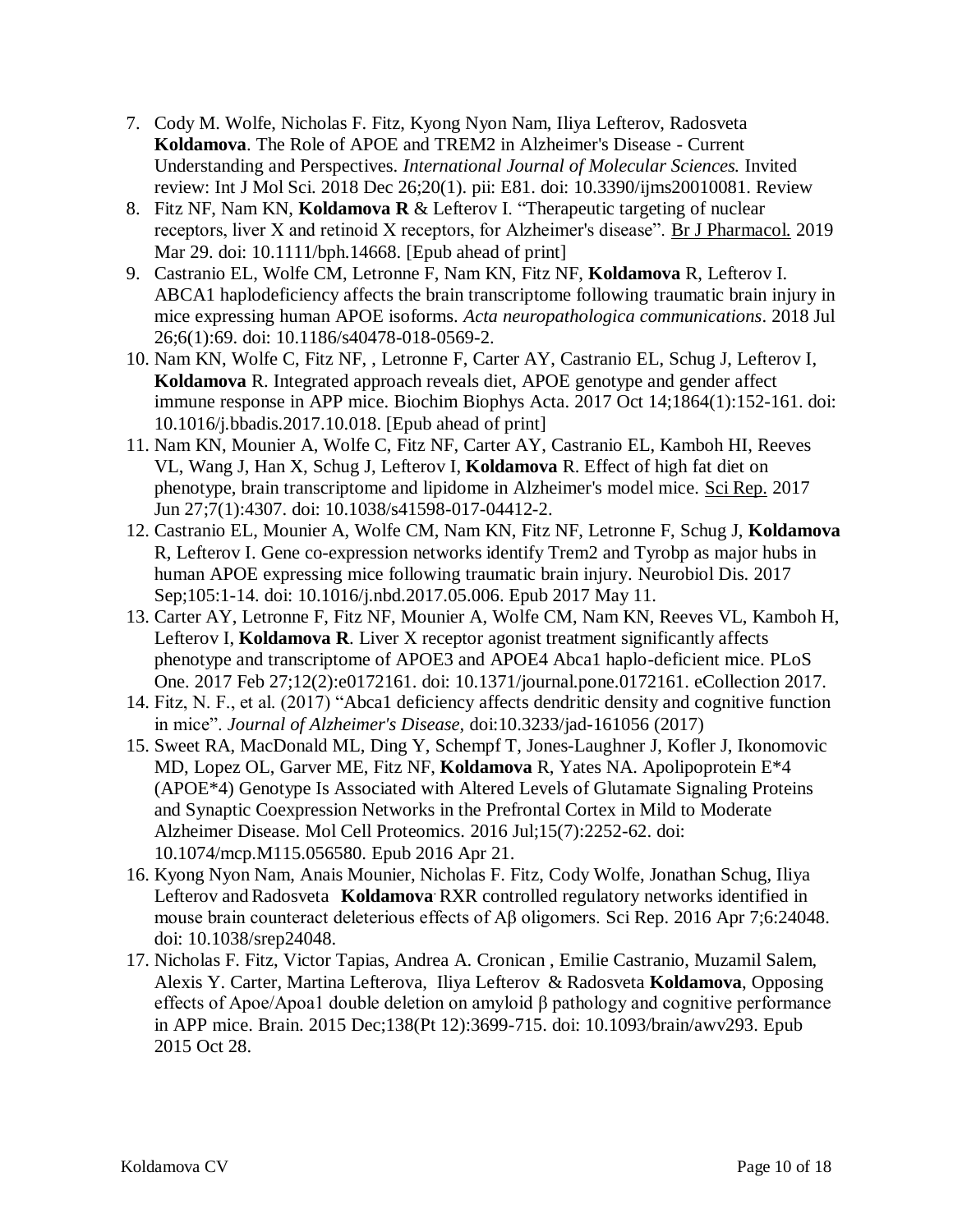- 18. Anais Mounier, Danko Georgiev, Kyong Nyon Nam, Nicholas F. Fitz, Emilie Castranio, Cody Wolfe, Andrea Cronican, Jonathan Schug, Iliya Lefterov and Radosveta **Koldamova**, Bexarotene activated Retinoid X Receptors regulate neuronal differentiation and dendritic complexity. [J Neurosci.](http://www.ncbi.nlm.nih.gov/pubmed/26311769) 2015 Aug 26;35(34):11862-76. doi: 10.1523/JNEUROSCI.1001- 15.2015.
- 19. Lefterov, I., Jonathan Schug, Anais Mounier, Kyong Nyon Nam, Nicholas F. Fitz, and Radosveta **Koldamova**, *Neurobiology of Disease* "RNA-sequencing reveals transcriptional up-regulation of Trem2 in response to bexarotene treatment" (2015 Jun 10. pii: S0969-9961(15)00194-1).
- 20. **Koldamova** R., Fitz FN, Lefterov I, ATP-binding cassette transporter A1: from metabolism to neurodegeneration. [Neurobiol Dis.](http://www.ncbi.nlm.nih.gov/pubmed/24844148) 2014 Dec;72 Pt A:13-21. doi: 10.1016/j.nbd.2014.05.007
- 21. **Koldamova** R., Fitz FN, Lefterov I, Metabolic Disorders and Neurodegeneration, introduction to the special issue, [Neurobiol Dis.](http://www.ncbi.nlm.nih.gov/pubmed/25301714) 2014 Dec;72 Pt A:1-2.
- 22. Nicholas F. Fitz, Emilie L. Castranio, Alexis Y. Carter, Ravindra Kodali, Iliya Lefterov & Radosveta **Koldamova**: Improvement of memory deficits and Aβ clearance in aged APP23 mice treated with a combination of anti-Aβ antibody and LXR agonist. *J Alzheimer's Disease* 2014 Mar 18. [Epub ahead of print]
- 23. **Koldamova** R, Schug J, Lefterova M, Cronican AA, Fitz NF, Davenport FA, Carter A, Castranio EL, Lefterov I: "Genome-wide approaches reveal EGR1-controlled regulatory networks associated with neurodegeneration". *Neurobiology Dis* 2014 Mar;63:107-14. doi: 10.1016/j.nbd.2013.11.005. Epub 2013 Nov 20.
- 24. [Fitz NF,](http://www.ncbi.nlm.nih.gov/pubmed?term=Fitz%20NF%5BAuthor%5D&cauthor=true&cauthor_uid=23704552) [Cronican AA,](http://www.ncbi.nlm.nih.gov/pubmed?term=Cronican%20AA%5BAuthor%5D&cauthor=true&cauthor_uid=23704552) [Lefterov I,](http://www.ncbi.nlm.nih.gov/pubmed?term=Lefterov%20I%5BAuthor%5D&cauthor=true&cauthor_uid=23704552) **[Koldamova](http://www.ncbi.nlm.nih.gov/pubmed?term=Koldamova%20R%5BAuthor%5D&cauthor=true&cauthor_uid=23704552)** R. Comment on "ApoE-directed therapeutics rapidly clear β-amyloid and reverse deficits in AD mouse models". *[Science.](http://www.ncbi.nlm.nih.gov/pubmed/23704552)* 2013 May 24;340(6135):924-c. doi: 10.1126/science.123580
- 25. [Cronican AA,](http://www.ncbi.nlm.nih.gov/pubmed?term=Cronican%20AA%5BAuthor%5D&cauthor=true&cauthor_uid=23405071) [Fitz NF,](http://www.ncbi.nlm.nih.gov/pubmed?term=Fitz%20NF%5BAuthor%5D&cauthor=true&cauthor_uid=23405071) [Carter A,](http://www.ncbi.nlm.nih.gov/pubmed?term=Carter%20A%5BAuthor%5D&cauthor=true&cauthor_uid=23405071) [Saleem M,](http://www.ncbi.nlm.nih.gov/pubmed?term=Saleem%20M%5BAuthor%5D&cauthor=true&cauthor_uid=23405071) [Shiva S,](http://www.ncbi.nlm.nih.gov/pubmed?term=Shiva%20S%5BAuthor%5D&cauthor=true&cauthor_uid=23405071) [Barchowsky A,](http://www.ncbi.nlm.nih.gov/pubmed?term=Barchowsky%20A%5BAuthor%5D&cauthor=true&cauthor_uid=23405071) **[Koldamova](http://www.ncbi.nlm.nih.gov/pubmed?term=Koldamova%20R%5BAuthor%5D&cauthor=true&cauthor_uid=23405071)** R, [Schug J,](http://www.ncbi.nlm.nih.gov/pubmed?term=Schug%20J%5BAuthor%5D&cauthor=true&cauthor_uid=23405071) [Lefterov I.](http://www.ncbi.nlm.nih.gov/pubmed?term=Lefterov%20I%5BAuthor%5D&cauthor=true&cauthor_uid=23405071) Genome-wide alteration of histone H3K9 acetylation pattern in mouse offspring prenatally exposed to arsenic. *[PLoS One](http://www.ncbi.nlm.nih.gov/pubmed/23405071)*. 2013;8(2):e53478. doi:10.1371/journal.pone.0053478. Epub 2013 Feb 6
- 26. [Fitz NF,](http://www.ncbi.nlm.nih.gov/pubmed?term=Fitz%20NF%5BAuthor%5D&cauthor=true&cauthor_uid=22993429) [Cronican AA,](http://www.ncbi.nlm.nih.gov/pubmed?term=Cronican%20AA%5BAuthor%5D&cauthor=true&cauthor_uid=22993429) [Saleem M,](http://www.ncbi.nlm.nih.gov/pubmed?term=Saleem%20M%5BAuthor%5D&cauthor=true&cauthor_uid=22993429) [Fauq AH,](http://www.ncbi.nlm.nih.gov/pubmed?term=Fauq%20AH%5BAuthor%5D&cauthor=true&cauthor_uid=22993429) [Chapman R,](http://www.ncbi.nlm.nih.gov/pubmed?term=Chapman%20R%5BAuthor%5D&cauthor=true&cauthor_uid=22993429) [Lefterov I,](http://www.ncbi.nlm.nih.gov/pubmed?term=Lefterov%20I%5BAuthor%5D&cauthor=true&cauthor_uid=22993429) **[Koldamova](http://www.ncbi.nlm.nih.gov/pubmed?term=Koldamova%20R%5BAuthor%5D&cauthor=true&cauthor_uid=22993429)** R. Abca1 deficiency affects Alzheimer's disease-like phenotype in human ApoE4 but not in ApoE3-targeted replacement mice. *[J Neuroscience](http://www.ncbi.nlm.nih.gov/pubmed/22993429)*. 2012 Sep 19;32(38):13125-36
- 27. Lefterov I, Fitz NF, Cronican AA, Fogg A, Kodali R, Wetzel R, Radosveta **Koldamova** (2010) Apolipoprotein A-I deficiency increases cerebral amyloid angiopathy and cognitive deficits in APP/PS1dE9 mice. *J Biol Chem*. 285: 36945-36957.
- 28. Fitz Nicholas, Andrea Cronican, Tam Pham, Allison Fogg, Abdul H. Fauq, Robert Chapman, Iliya Lefterov & Radosveta **Koldamova** (2010). LXR agonist treatment ameliorates amyloid pathology and memory deficits caused by high fat diet in APP23 mice. *J Neuroscience*, 30: 6862-72.
- 29. Cronican, A.A., Fitz, N.F., Pham, T., Fogg, A., Kifer, B., **Koldamova**, R. & Lefterov, I. (2010) Proton pump inhibitor Lansoprazole is a nuclear Liver X Receptor agonist. *Biochemical Pharmacology*, 79: 1310-6.
- 30. Lefterov I., Fitz N., Cronican A., Lefterov P., Staufenbiel M., and **Koldamova** R., (2009). Memory deficits in APP23/Abca1-/- mice correlate with the level of Aβ oligomers. *ASN NEURO* (1):art:e0000x.doi:10.1042/AN20090015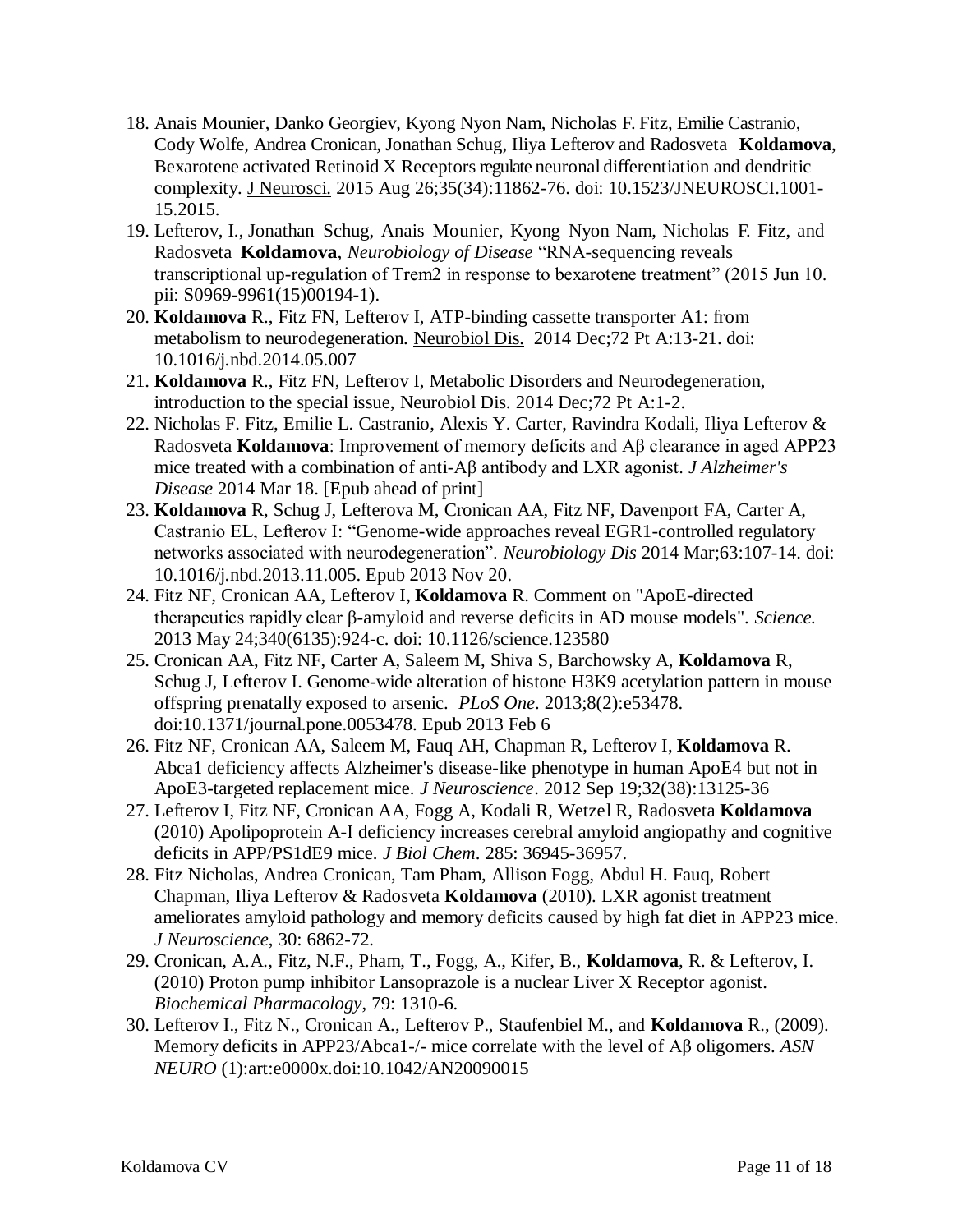- 31. Cohen AD, Ikonomovic MD, Abrahamson EE, Paljug WR, DeKosky ST, Lefterov IM, **Koldamova** RP, Shao L, Debnath ML, Mason NS, Mathis CA, Klunk WE (2009). Anti-Amyloid Effects Of Small Molecule Aβ-Binding Agents In PS1/APP Mice. *Letters in Drug Design and Discovery 6: 437-444*
- 32. Lefterov, I.; Bookout, A.L.; Wang, Z.; Staufenbiel, M.; Mangelsdorf, D.; **Koldamova**, R. (2007) Expression profiling in APP23 mouse brain: inhibition of Aβ amyloidosis and inflammation in response to LXR agonist treatment, *Mol. Neurodegeneration* 2: 20
- 33. **Koldamova** RP, Staufenbiel M, Lefterov I, (2005). Lack of ABCA1 considerably decreases brain ApoE level and increases amyloid deposition in APP23 mice. *J Biol Chem*. 280: 43224-35.
- 34. Klunk WE, Brian J. Lopresti, Milos D. Ikonomovic, Iliya M. Lefterov, Radosveta P. **Koldamova**, Eric E. Abrahamson, Manik L. Debnath, Daniel P. Holt, Guo-feng Huang, Li Shao, Steven T. DeKosky, Julie C. Price and Chester A. Mathis **(2005)** "Binding of the PET Tracer, Pittsburgh Compound-B (PIB), reflects the Amount of Aβ in Alzheimer's Disease Brain, but not in PS1/APP Mouse Brain". *J. Neuroscience*, 25: 10598-606.
- 35. William E. Klunk, Brian J. Lopresti, Milos D. Ikonomovic, Iliya M. Lefterov, Radosveta P. **Koldamova**, Eric E. Abrahamson, Manik L. Debnath, Daniel P. Holt, Guo-feng Huang, Li Shao, Steven T. DeKosky, Julie C. Price and Chester A. Mathis. (2005) Binding of the PET Tracer, Pittsburgh Compound-B (PIB), reflects the Amount of  $\overrightarrow{AB}$  in Alzheimer's Disease Brain, but not in PS1/APP Mouse Brain *J. Neuroscience*, Nov 16;25(46):10598-606
- 36. **Koldamova** RP, Lefterov IM, Staufenbiel M, Wolfe D, Huang S, Glorioso JC, Walter M, Roth MG, Lazo JS, **(2005).** "The LXR ligand T0901317 decreases amyloid beta production in vitro and in a mouse model of Alzheimer's disease". *J Biol Chem*. 280: 4079-88.
- 37. **Koldamova** RP, Lefterov IM, Ikonomovic MD, Skoko J, Lefterov PI, DeKosky ST and Lazo JS **(2003)**. "22R-Hydroxycholesterol and 9-cis-retinoic acid induce ABCA1 transporter expression and cholesterol efflux in brain cells and decrease Abeta secretion". *J Biol Chem.* 278(15):13244-56.
- 38. Lazo JS, Ducruet AP, **Koldamova** RP. **(2003)** Sleuthful pharmacology *Mol Pharmacol*. 64(2):199
- 39. Lefterov IM, **Koldamova** RP, Lefterova MI, Schwartz DR, Lazo JS **(2001).** Cysteine 73 in bleomycin hydrolase is critical for amyloid precursor protein processing. *Biochem. Biophys. Res. Comm., 283 (4):994-9.*
- 40. **Koldamova** RP, Lefterov IM, Lefterova MI, Lazo JS **(2001).** Apolipoprotein A-I directly interacts with amyloid precursor protein and inhibits A beta aggregation and toxicity. *Biochemistry. 40(12):3553-60.*
- 41. Gadjeva, Vesselina G., and Radosveta P. **Koldamova** (**2001**). Spin-labeled 1-alkyl-1 nitrosourea synergists of antitumor antibiotics. *Anti-Cancer Drug Design,* Aug-Oct;16(4- 5):247-53
- 42. Lefterov IM, **Koldamova** RP, Lazo JS **(2000).** Human bleomycin hydrolase regulates the secretion of amyloid precursor protein*. FASEB J*. *14(12):1837-47*.
- 43. **Koldamova**, Radosveta P., Iliya M. Lefterov, Marc T. DiSabella, Simon C. Watkins, Ciprian Almonte and John S. Lazo **(1999)**. Human bleomycin hydrolase binds ribosomal proteins. *Biochemistry, 38 (22): 7111-7117.*
- 44. **Koldamova**, R. P. Lefterov, I. M., Gadjeva. V., Lazo, J. S., **(1998)** Essential Binding and Functional Domains of Human Bleomycin Hydrolase. *Biochemistry 37 (8): 2282-2290.*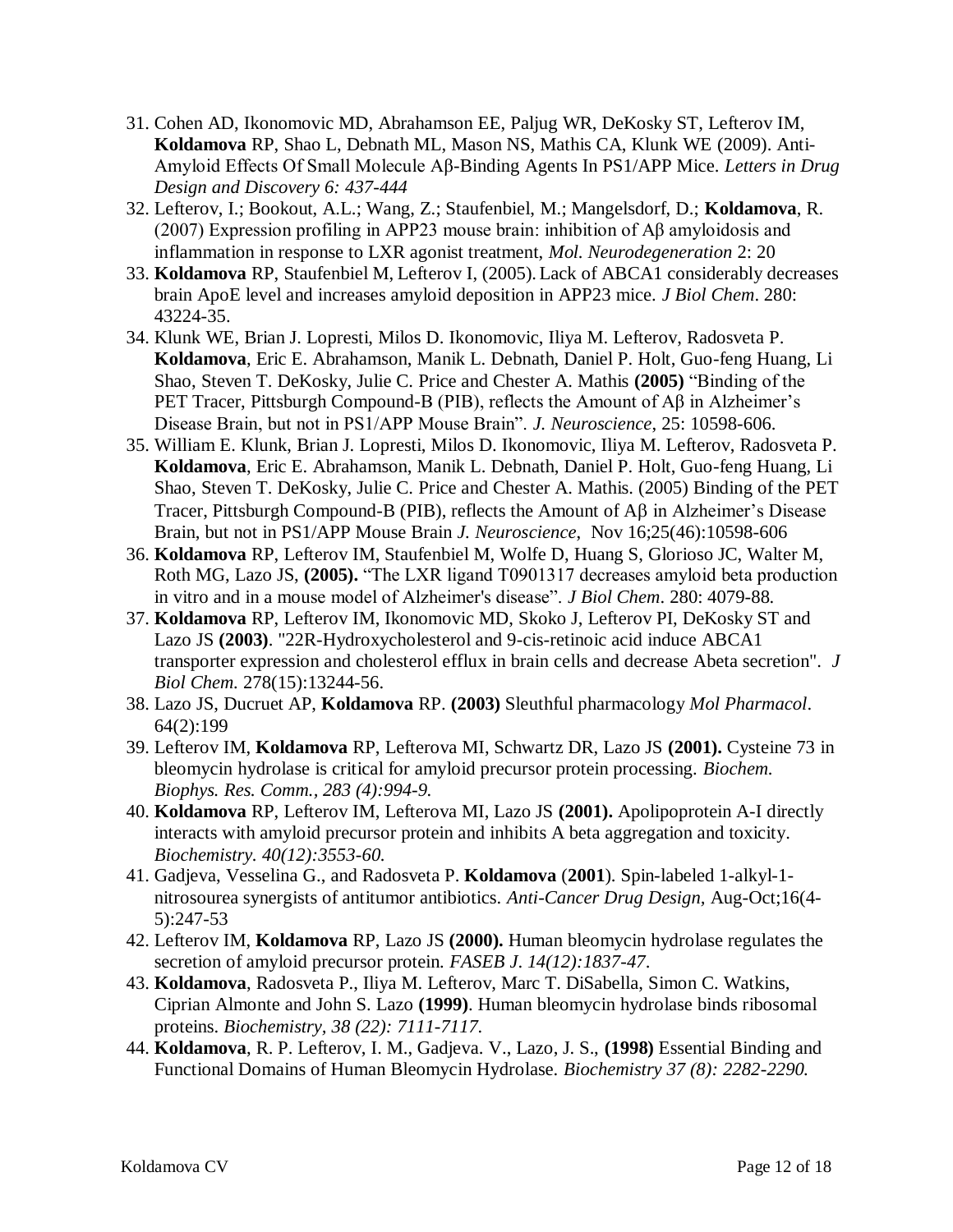- 45. **Koldamova** R., Lefterov I., DiSabella M., and Lazo J. S., **(1998)**. Evolutionarily conserved cysteine protease, human bleomycin hydrolase, binds to the human homologue of UBC9. *Molecular Pharmacology*, *54: 954-961*.
- 46. Lefterov, Iliya M., Radosveta P. **Koldamova**, Jeremy King, John S. Lazo (1998) The Cterminus of human bleomycin hydrolase is required for protection against bleomycininduced chromosomal damage, *Mutation Res. (421) 1 pp. 1-7*
- 47. Lefterov I. and R. **Koldamova** (**1992**) Schedule dependent variation in lymphocyte sensitivity to Bleomycin and repair of chromosomal aberrations at G2 stage. *Mutation Res. 284: 184-195.*
- 48. **Koldamova** R. and I. Lefterov (**1991**) Synergistic effect of CCNU and Bleomycin on human lymphocytes exposed at late- G1 and G2 stage of the cell cycle. *Mutation Res*. *260: 265-269*

## **Invited Articles**

- 1. **[Koldamova](http://www.ncbi.nlm.nih.gov/pubmed?term=Koldamova%20R%5BAuthor%5D&cauthor=true&cauthor_uid=24844148)** R, [Fitz NF,](http://www.ncbi.nlm.nih.gov/pubmed?term=Fitz%20NF%5BAuthor%5D&cauthor=true&cauthor_uid=24844148) [Lefterov I.](http://www.ncbi.nlm.nih.gov/pubmed?term=Lefterov%20I%5BAuthor%5D&cauthor=true&cauthor_uid=24844148) "ATP-Binding Cassette Transporter A1: From metabolism to Neurodegeneration" *[Neurobiology of Disease](http://www.ncbi.nlm.nih.gov/pubmed/24844148)*. **2014** May 17. pii: S0969- 9961(14)00125-9. doi: 10.1016/j.nbd.2014.05.007. [Epub ahead of print]
- 2. **[Koldamova](http://www.ncbi.nlm.nih.gov/pubmed?term=Koldamova%20R%5BAuthor%5D&cauthor=true&cauthor_uid=24844148)** R, [Fitz NF,](http://www.ncbi.nlm.nih.gov/pubmed?term=Fitz%20NF%5BAuthor%5D&cauthor=true&cauthor_uid=24844148) [Lefterov IM](http://www.ncbi.nlm.nih.gov/pubmed?term=Lefterov%20I%5BAuthor%5D&cauthor=true&cauthor_uid=24844148). The role of ATP-Binding Cassette Transporter A1 in Alzheimer's disease and neurodegeneration **(2010)**. *Biochemica and Biophysica Acta - Molecular and Cell Biology of Lipids*, 1801: 824-830.
- 3. **Koldamova** R and Lefterov IM. (**2007**) Role of LXR and ABCA1 in the Molecular pathology of Alzheimer disease – Implications for a New Therapeutic Approach, *Current Alzheimer Research, 4, 171*

## **Published Abstracts**

- 1. McGraw W.T., R. Yamin, J.A. Sloane, R.P. Koldamova, I.M. Lefterov, D. R. Schwartz, G. Homanics, J.S. Lazo and C.R. Abraham. Examination of the cysteine protease bleomycin hydrolase as a candidate g-secretase in APP transfected cells. (1998) *Proceedings, 1998 Annual Neuroscience meeting. Neurobiology of Aging*, vol. 19, Supplement.
- 2. Lefterov I., Koldamova R. and Lazo J. S. Bleomycin hydrolase binds to the human homologue of ubiquitin conjugating enzyme 9. *Proceedings, 1998 Annual AACR Meeting, p221.*
- 3. Koldamova R., Lefterov I. and Lazo J. S. (1997) Carboxyl terminus of human bleomycin hydrolase is essential for degradation of the anticancer drug bleomycin. *Proceedings, 1998 Annual AACR Meeting, p221.*
- 4. Koldamova Radosveta P., Iliya M. Lefterov, Martina I. Lefterova and John S. Lazo. Apolipoprotein-A directly interacts with amyloid precursor protein and inhibits Aβ aggregation and toxicity. Presented at the 2001 *Keystone Symposium on The Molecular Basis of Neurodegenerative Disease*. Steamboat Springs, Colorado, March 29 – April 3, 2001. Book of abstracts, p. 51
- 5. Lefterov Iliya M., Radosveta P. Koldamova, Martina I. Lefterova and John S. Lazo. Exploring protein interactions in primary neuronal cultures by using HSV-1 based recombinant vectors for multigene delivery. Presented at the 2001 *Keystone Symposium on The Molecular Basis of Neurodegenerative Disease*. Steamboat Springs, Colorado, March 29 – April 3, 2001. Book of abstracts, p. 45.
- 6. Lefterov IM, Skoko JS, Lefterov PI, Koldamova RP, and Lazo JS. Expression of mutant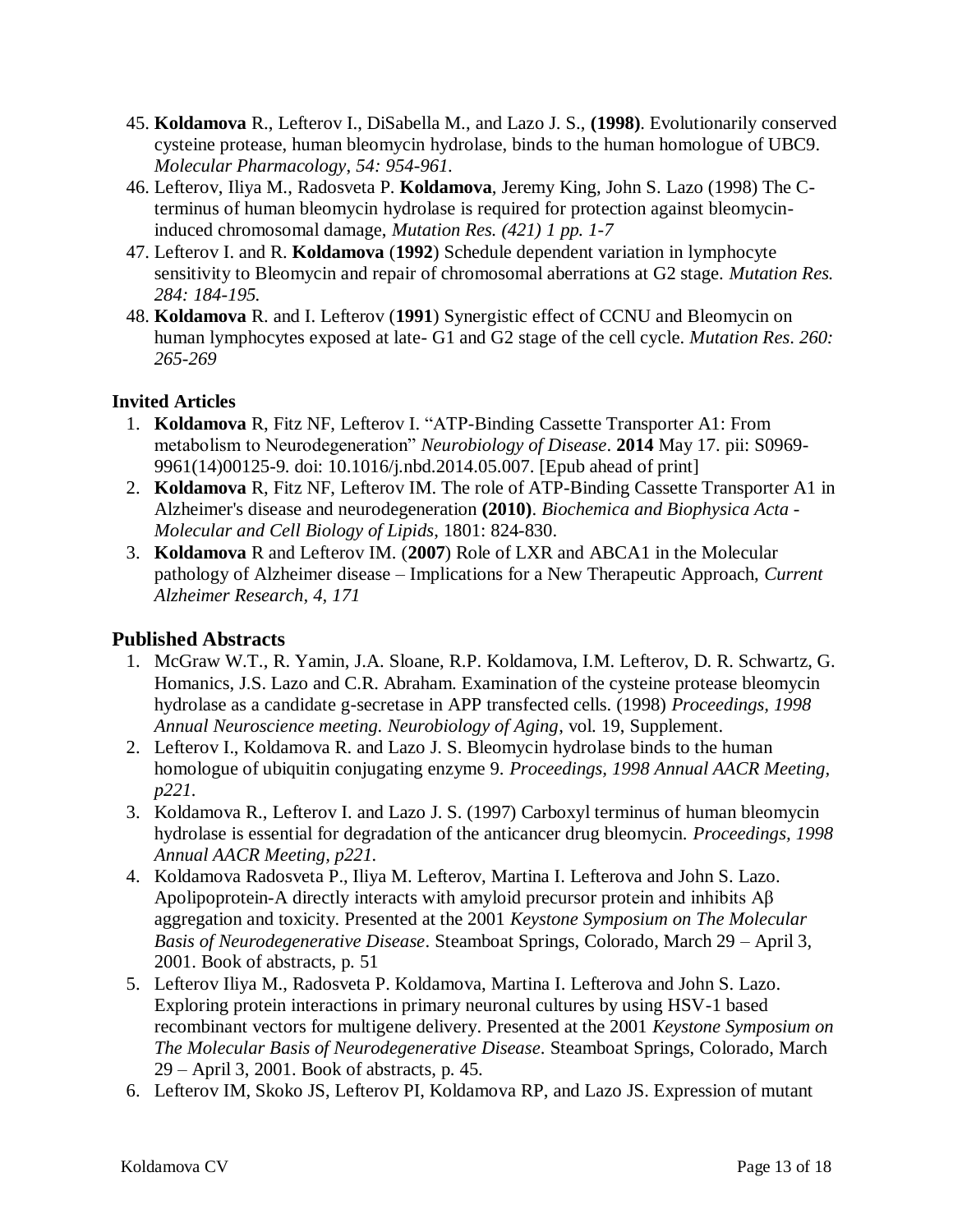$PS1_{M146V}$  increases tau phosphorylation in amyloid-β treated primary neurons. (2002). *Neurobiology of Aging; Vol. 23:S216*

- 7. William E. Klunk, Brian J. Lopresti, Manik L. Debnath, Daniel P. Holt, Yanming Wang, Guo-feng Huang, Li Shao, Iliya Lefterov, Radosveta Koldamova, Milos Ikonomovic, Steven T. DeKosky, Chester A. Mathis (2004). Amyloid Deposits in Transgenic PS1/APP Mice Do Not Bind the Amyloid PET Tracer, PIB, in the Same Manner as Human Brain Amyloid. *Neurobiology of Aging; Vol. 25, (S2): 232*
- 8. Iliya Lefterov, Radosveta Koldamova, Matthias Staufenbiel, Milos Ikonomovic, Barbara Isanski, Steven T. DeKosky, John S. Lazo (2004) LXR ligand treatment in vitro and in vivo is followed by ABCA1 upregulation and decrease in Ab secretion. *Neurobiology of Aging; Vol. 25, (S2): 569*
- 9. **Member of Organizing Committee**, Alzheimer's Association International Conference Satellite Symposium, Varna, Bulgaria, October 2017. <https://www.alz.org/varna/downloads/varna-alzheimers-research-symposium.pdf>

## **Presentations**

- 1. A.Y. CARTER, A. A. CRONICAN, N. F. FITZ, E. L. CASTRANIO, F. A. DAVENPORT, R. KOLDAMOVA, I. LEFTEROV; Effect of apolipoprotein E on learning deficits in animal models infused with soluble β-amyloid oligomers: 2013 Society for Neuroscience Meeting, San Diego.
- 2. A. A. CRONICAN, N. F. FITZ, F. A. DAVENPORT1, E. L. CASTRANIO, J. SCHUG, R. KOLDAMOVA, I. LEFTEROV; Identification of regulatory networks controlled by Egr1 genome-wide in brain of Alzheimer's disease mouse model, 2013 Society for Neuroscience Meeting, San Diego
- 3. N. F. FITZ, A. A. CRONICAN, E. L. CASTRANIO, F. A. DAVENPORT, I. LEFTEROV, R. KOLDAMOVA; The effects of immunotherapy and LXR ligand co-treatment on amyloid neuropathology and cognition in APP23 model mice.
- 4. N.F. Fitz**;** A. Cronican; I. Lefterov; R. Koldamova, Effect of Abca1 on amyloid deposition in APP mice expressing different ApoE isoforms: 2011 Society for Neuroscience Meeting, Washington D.C.
- 5. A. Cronican; N.F. Fitz**;** R. Klei, A. Barchowsky, R. Koldamova, I. Lefterov. Effects of arsenic exposure on ABCA1 gene expression, APP processing, and cognition in mice: 2011 Society for Neuroscience Meeting, Washington D.C.
- 6. Fitz, N., Lefterov, I., Koldamova, R. Role of Abca1 in Alzheimer's pathology and cognition. Presentation: University of Pittsburgh Postdoctoral Association: Data and Dine, Pittsburgh PA, June 2009
- 7. Allison. L. Fogg, N. F. Fitz, A. A. Cronican, S. Egglestone, T. Tulloch, P. Rajendran, I. Lefterov, R. Koldamova. Lack of ApoA-I increases amyloid deposition and aggravates memory deficits in APP/PS1 mice*. Presented at SfN meeting, Chicago, Oct 17-21, 2009*
- 8. Nicholas F. Fitz, Andrea A. Cronican, Allison L. Fogg, Sean Egglestone, Tim Tulloch, Iliya Lefterov & Radosveta Koldamova, LXR ligand treatment in APP23 mice on normal and high fat diet. *Presented at SfN meeting, Chicago, Oct 17-21, 2009*
- 9. Andrea A. Cronican. Nicholas Fitz, Allison Fogg, Sean Egglestone, Tim Tulloch, Priya Rajendran, Iliya Lefterov, and Radosveta P. Koldamova. "Effect of Abca1 and brain lipoproteins on in vivo A<sub>B</sub> clearance in APP/PS1 mice". *Presented at SfN meeting*, *Chicago, Oct 17-21, 2009*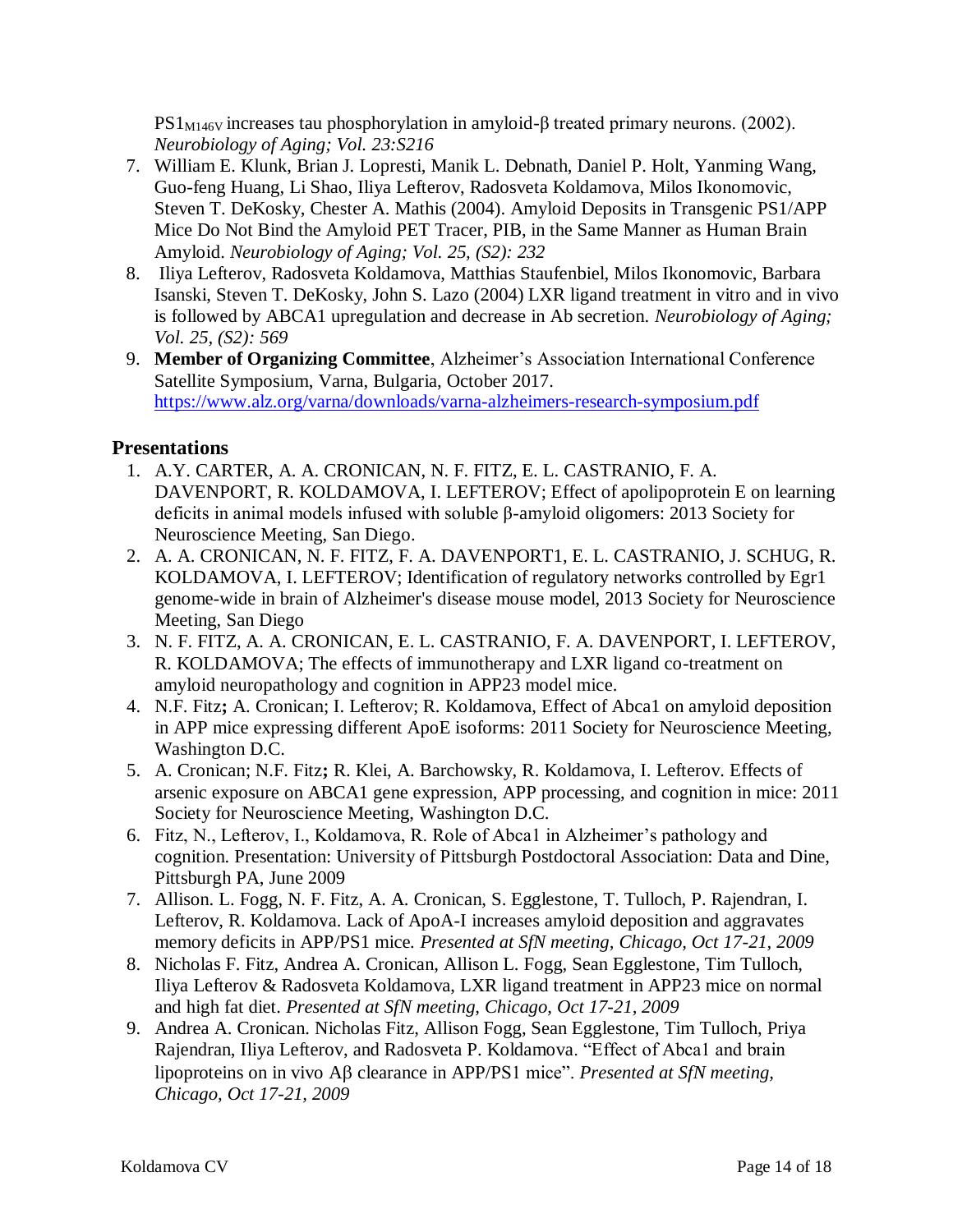- 10. Fitz, N., Lefterov, I., Koldamova, R. Influence of Abca1 on Alzheimer's pathology and cognition. Presentation: Celebrating Research on Aging, Pittsburgh PA, December 2008
- 11. Koldamova, R., Fitz, N.; Cronican, A., Lefterov, P., Lefterov, I., Regulatory role of Abca1 and brain lipoproteins in Ab oligomerization and deposition - comparative pathology in ABCA1ko and ApoA-Iko/ApoEko mice, 2008 Society for Neuroscience Meeting, Washington D.C., November 2008
- 12. Fitz, N., Lefterov, I., Lefterov, P., Staufenbiel, M., Koldamova, R. Amyloid beta oligomerization and fibrillization associated with working memory impairments in APP23/ABCA1+/- mice - implications for the role of ABCA1 in Alzheimer's disease. 2008 Society for Neuroscience Meeting, Washington D.C., November 2008
- 13. Fitz, N., Lefterov, I., Lefterov, P., Koldamova, R. Implications for the role of ABCA1 in Alzheimer's disease, SCIENCE 2008, Pittsburgh PA, August 2008
- 14. R.. Koldamova, A. Bookout, M. Staufenbiel, D. Mangelsdorf, I. Lefterov. "Long-term LXR ligand treatment increases soluble ApoE and decreases insoluble Aβ in older APP23 mice", Presented at the Society for Neuroscience Meeting in Atlanta, GA., October 13-18, 2006.
- 15. I. Lefterov, A. Bookout, M. Staufenbiel, D. Mangelsdorf, R. Koldamova. "Effects of LXR ligands on inflammatory response in primary microglia and AD transgenic animals" Presented at the Society for Neuroscience Meeting in Atlanta, GA., October 13-18, 2006.
- 16. William E. Klunk, Brian J. Lopresti, Manik L. Debnath, Guo-feng Huang, Li Shao, Iliya Lefterov, Radosveta Koldamova, Milos D. Ikonomovic, Steven T. DeKosky, Chester A. Mathis, University of Pittsburgh, Pittsburgh, PA, USA. "Low Binding of the Amyloid PET Tracer, PIB, to Transgenic PS1/APP Mouse Brain Compared to Human AD Brain Explained by Bmax". Presented at the Alzheimer's Association International Prevention of Dementia Conference in Washington, D.C., USA, June 18 – 21, 2005.
- 17. Ikonomovic MD, Abrahamson EE, Koldamova RP, Lefterov IM, Isanski BA, Lazo JS, DeKosky ST. Changes in brain cholesterol transporter ABCA1 following controlled cortical injury in rats. Journal of Neurotrauma 20 (10): 1118-1118 P359 OCT 2003.
- 18. Lefterov, Iliya M., Radosveta P. Koldamova and John S. Lazo. Human Bleomycin Hydrolase associates with the amyloid β-protein precursor. Presented at the 1999 *Keystone Symposium on Molecular Mechanisms in Alzheimer's Disease*. Taos, NM, March 6, 1999

## **Non-Print Media**

- 1. [Pitt researchers verify cancer drug improves Alzheimer's symptoms in mice;](http://triblive.com/news/adminpage/4052467-74/mice-pitt-researchers#axzz2U8oOu9Q5) Pittsburgh Tribune-Review, May 23, 2013
- 2. Doubt Cast [on Potential Alzheimer's Treatment;](http://online.wsj.com/article/SB10001424127887323336104578501453357787408.html) The Wall Street Journal (paid access), May 23, 2013
- 3. [Labs reject dramatic findings on cancer drug](http://www.chicagotribune.com/health/sns-rt-us-alzheimers-micebre94m0zo-20130523,0,3033102.story?page=2) in Alzheimer's mice; Reuters (picked up by Chicago Tribune, [TVNZ,](http://tvnz.co.nz/lifestyle-news/labs-reject-alzheimer-s-breakthrough-drug-5446990) [World Bulletin,](http://www.worldbulletin.net/?aType=haber&ArticleID=109723) [The New Age,](http://www.thenewage.co.za/96841-1021-53-Labs_reject_dramatic_findings_on_cancer_drug_in_Alzheimers_mice) [MedCity News,](http://medcitynews.com/2013/05/researchers-reject-dramatic-findings-on-cancer-drug-in-alzheimers-mice/) May 23, 2013
- 4. [Studies cast doubt on cancer drug as Alzheimer's treatment;](http://www.nature.com/news/studies-cast-doubt-on-cancer-drug-as-alzheimer-s-treatment-1.13058) Nature (picked up by [Scientific American,](http://www.scientificamerican.com/article.cfm?id=studies-cast-doubt-cancer-drug-alzheimers) May 23, 2013
- 5. [Drug Reverses Alzheimer's Disease Deficits in Mice;](http://www.sciencedaily.com/releases/2013/05/130523143541.htm) Science Daily (similar stories in [FARS News Agency,](http://english.farsnews.com/newstext.php?nn=9202243456) [News Track India,](http://www.newstrackindia.com/newsdetails/2013/05/24/229-Anti-cancer-drug-reverses-Alzheimer-s-disease-deficits-in-mice.html) [Health Canal,](http://www.healthcanal.com/mental-health-behavior/39009-drug-reverses-alzheimer’s-disease-deficits-in-mice,-pitt-research-confirms.html) [MedicalXpress,](http://medicalxpress.com/news/2013-05-drug-reverses-alzheimer-disease-deficits.html) [BioPortfolio,](http://www.bioportfolio.com/news/article/1468131/Drug-reverses-Alzheimers-disease-deficits-in-mice-research-confirms.html) World News Connection, [Web India 123,](http://news.webindia123.com/news/Articles/India/20130524/2206930.html) May 23, 2013
- 6. [Alzheimer's breakthrough 'may be too good to be true';](http://www.scotsman.com/news/health/alzheimer-s-breakthrough-may-be-too-good-to-be-true-1-2943254) Scotsman; May 24, 2013
- 7. [Alzheimer's disease miracle drug controversy unresolved;](http://www.examiner.com/article/alzheimer-s-disease-miracle-drug-controversy-unresolved) Examiner; May 24, 2013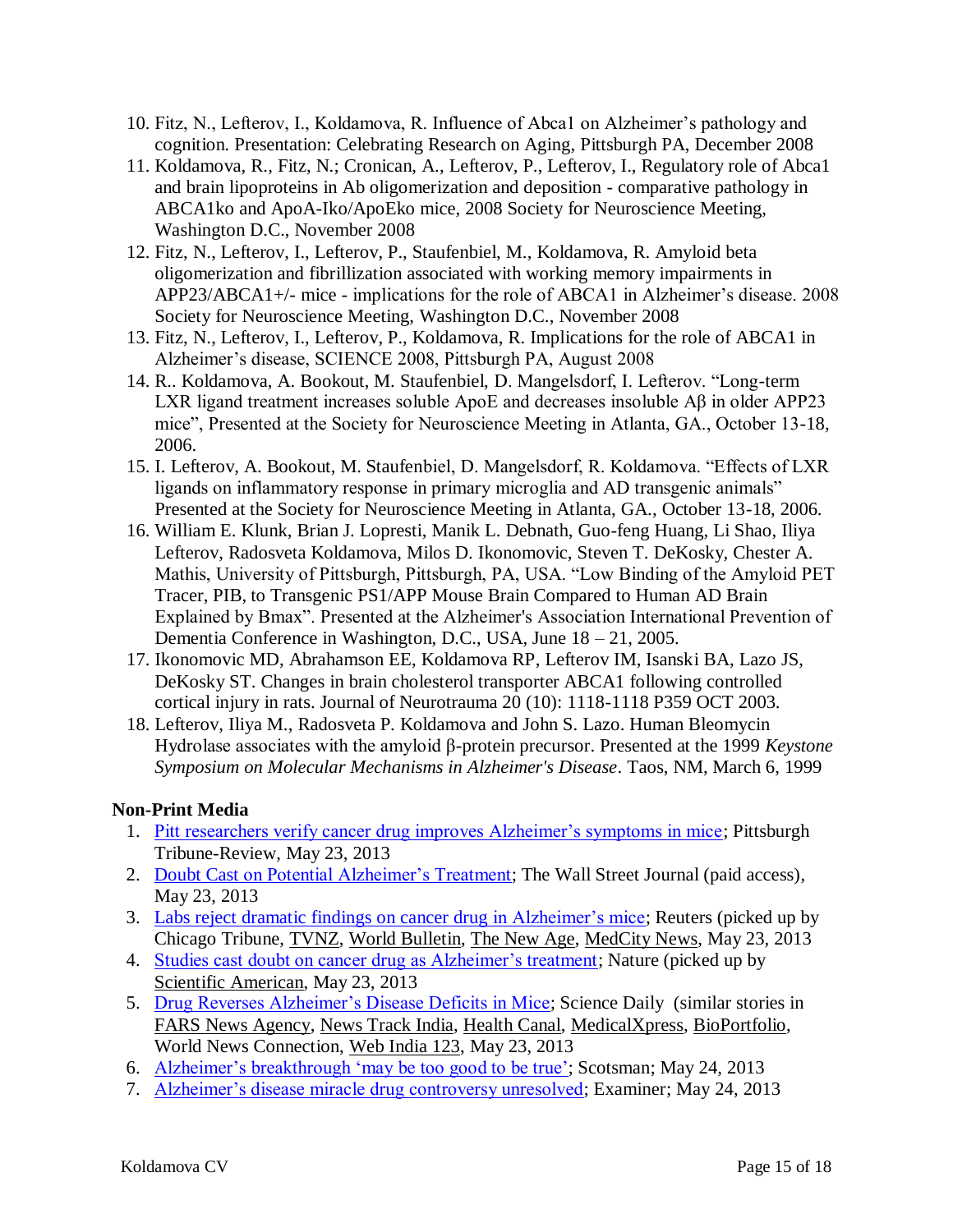- 8. Interview with WSJ: comment on paper by Cramer et al. <http://online.wsj.com/article/SB10001424052970204642604577213113324707968.html>
- 9. Koldamova R and Lefterov I. Comment on paper by Lee JH. et al., 2009, Alzheimer Research Forum, 30 Sep 2009; [http://www.alzforum.org/pap/annotation.asp?powID=94582#{03789BCC-B657-4EEB-](http://www.alzforum.org/pap/annotation.asp?powID=94582#{03789BCC-B657-4EEB-B8DD-4C42F67BA874)[B8DD-4C42F67BA874}](http://www.alzforum.org/pap/annotation.asp?powID=94582#{03789BCC-B657-4EEB-B8DD-4C42F67BA874)
- 10. Koldamova R. Comment on paper by Jiang et al., (2008). Alzheimer Research Forum. 17 June, 2008; [http://www.alzforum.org/new/detail.asp?id=1849#{E464D97D-9668-4277-](http://www.alzforum.org/new/detail.asp?id=1849#{E464D97D-9668-4277-BE89-6ADABD3C389A) [BE89-6ADABD3C389A}](http://www.alzforum.org/new/detail.asp?id=1849#{E464D97D-9668-4277-BE89-6ADABD3C389A)
- 11. Koldamova R. Comment on paper by Kim et al., (2008). Alzheimer Research Forum, 5 Feb 2008; [http://www.alzforum.org/pap/annotation.asp?powID=74035#{BE8C42ED-A347-](http://www.alzforum.org/pap/annotation.asp?powID=74035#{BE8C42ED-A347-4F5D-A29C-5ECB8629E371) [4F5D-A29C-5ECB8629E371}](http://www.alzforum.org/pap/annotation.asp?powID=74035#{BE8C42ED-A347-4F5D-A29C-5ECB8629E371)
- 12. Koldamova R. Comment on paper by Liu Q. et al., (2007), Alzheimer Research Forum, 10 Oct 2007[; http://www.alzforum.org/pap/annotation.asp?powID=70815#{6706EAD6-59B5-](http://www.alzforum.org/pap/annotation.asp?powID=70815#{6706EAD6-59B5-466A-B95C-F603A2D2EB02) [466A-B95C-F603A2D2EB02}](http://www.alzforum.org/pap/annotation.asp?powID=70815#{6706EAD6-59B5-466A-B95C-F603A2D2EB02)
- 13. Koldamova R and Lefterov I. Comment on paper by Zelcer et al., (2007) Alzheimer Research Forum, 17 June 2007; [http://www.alzforum.org/new/detail.asp?id=1613#{613C0AB5-6469-41A2-968A-](http://www.alzforum.org/new/detail.asp?id=1613#{613C0AB5-6469-41A2-968A-5058EA2BA3C1)[5058EA2BA3C1}](http://www.alzforum.org/new/detail.asp?id=1613#{613C0AB5-6469-41A2-968A-5058EA2BA3C1)
- 14. Koldamova R and Lefterov I. Comment on Paper by Wahrle S. et al. (2005). Alzheimer Research Forum, 21 Oct 2005; [http://www.alzforum.org/new/detail.asp?id=1267#{966D623A-BF26-448D-99D7-](http://www.alzforum.org/new/detail.asp?id=1267#{966D623A-BF26-448D-99D7-776D6350B4C2) [776D6350B4C2}](http://www.alzforum.org/new/detail.asp?id=1267#{966D623A-BF26-448D-99D7-776D6350B4C2)
- 15. Koldamova R and Lefterov I. Comment on Paper by van den Elzen P. et al. (2005). Alzheimer Research Forum, 21 Oct 2005; [http://www.alzforum.org/new/detail.asp?id=1267#{B492C908-2803-4876-B557-](http://www.alzforum.org/new/detail.asp?id=1267#{B492C908-2803-4876-B557-06045C004AC4) [06045C004AC4}](http://www.alzforum.org/new/detail.asp?id=1267#{B492C908-2803-4876-B557-06045C004AC4)

# **SERVICE**

## **Service to School and University**

| Years                      | <b>Committee</b>                                                      | <b>Position</b> |
|----------------------------|-----------------------------------------------------------------------|-----------------|
| September 2020-<br>present | <b>FAPTC</b>                                                          | member          |
| May -June 2021             | <b>GSPH Covid-19 Research Restart committee</b>                       | member          |
| January 2015-2018          | <b>GSPH Council, University of Pittsburgh</b>                         | member          |
| 2011-2015                  | GSPH, University of Pittsburgh,<br><b>Faculty Diversity Committee</b> | member          |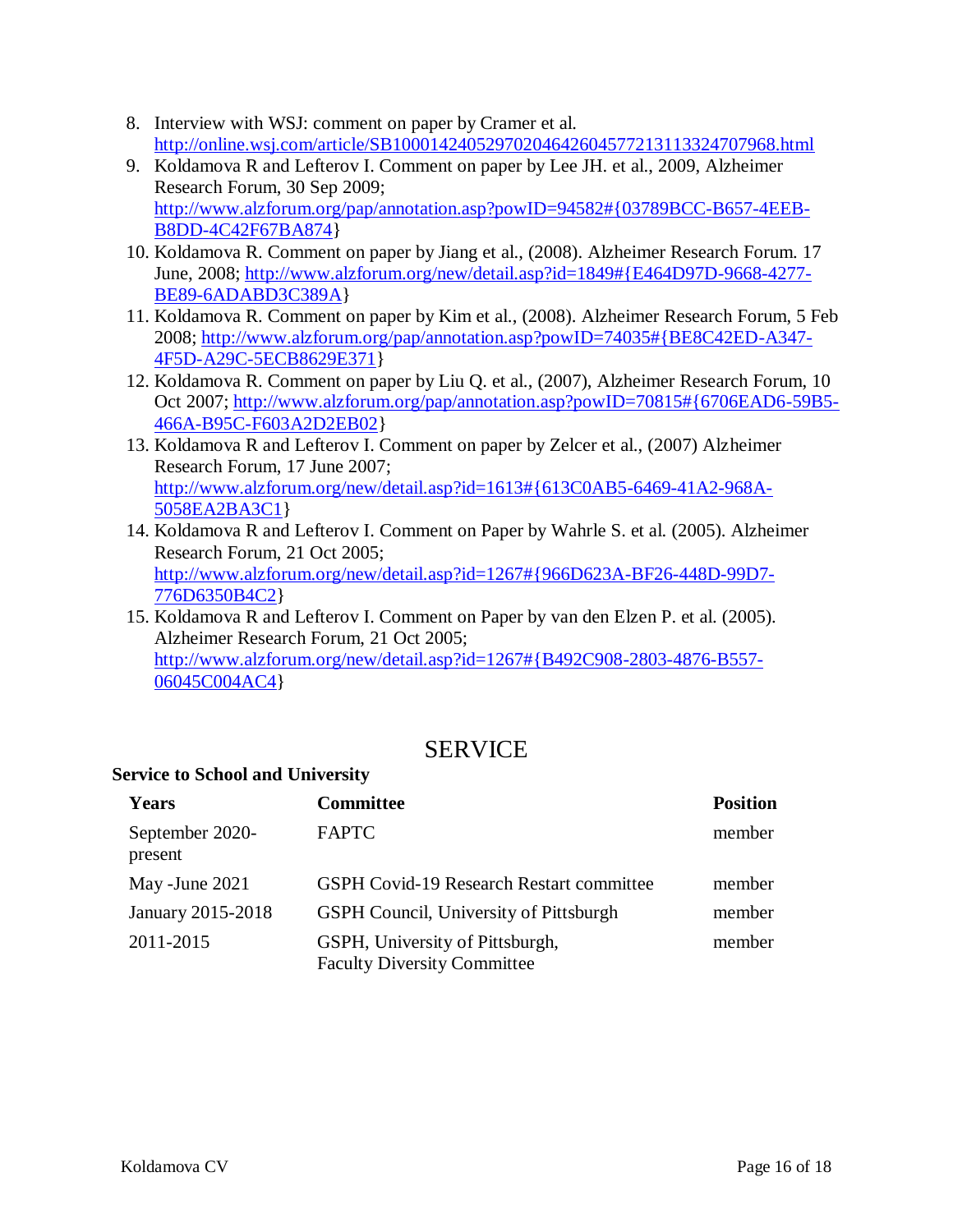## **Service to Field of Scholarship Editorial Boards, Editorships**

| Date                       | <b>Position</b>                                           | Organization                            |
|----------------------------|-----------------------------------------------------------|-----------------------------------------|
| July $2013 -$ June<br>2014 | Guest Editor<br>SI on Metabolism and<br>Neurodegeneration | Neurobiology of Disease                 |
| January 2015-present       | Associate editor                                          | Journal of Alzheimer's<br>disease (JAD) |

## **Study Sections and Review Panels**

| <b>Date</b>         | <b>Position</b> | <b>NIH Study Section / Panel</b>                                                                                                                                                                                                       |
|---------------------|-----------------|----------------------------------------------------------------------------------------------------------------------------------------------------------------------------------------------------------------------------------------|
| March 2021          | Reviewer        | NIA ZAG1 ZIJ-8 (M1)                                                                                                                                                                                                                    |
| February 2021       | Reviewer        | ZRG1 BDCN $A(55)$                                                                                                                                                                                                                      |
| <b>July 2020</b>    | Reviewer        | ZRG1 ETTN-F(02)                                                                                                                                                                                                                        |
| <b>June 2020</b>    | Reviewer        | ZRG1 BDCN-A (55) Understanding Alzheimer's<br>disease                                                                                                                                                                                  |
| November 2019       | Reviewer        | ZRG1 F01A-F (20) Fellowships: Brain Disorders<br>and Related Neuroscience                                                                                                                                                              |
| September, 2019     | Reviewer        | ZAG1 ZIJ-U (J1) Alzheimer's and inflammation                                                                                                                                                                                           |
| July, 2019          | Reviewer        | NIH ZRG1 BDCN-W (07) Clinical and Biological<br><b>Measures of TBI</b>                                                                                                                                                                 |
| July 22, 2019       | Reviewer        | ZRG1 BDCN-E (55) NIH special emphasis panel;<br>Clinical and Biological Measures of TBI                                                                                                                                                |
| May 2019            | Reviewer        | NIH/NIA, special emphasis panel, PO grant review                                                                                                                                                                                       |
| November, 2017      | Reviewer        | NIH/NIA, special emphasis panel, PAR16-370 and<br>PAR16-371) on APOE2                                                                                                                                                                  |
| September, 2017     | Reviewer        | Brain Disorders and Clinical Neuroscience (BDCN)<br>PAR17-033: Integrative Research to Understand the<br>Impact of Sex Differences on the Molecular<br>Determinants of AD Risk and Responsiveness to<br>Treatment [ZRG1 BDCN-K (55) R] |
| July-17             | Reviewer        | NIH/NIA, special emphasis panel, PAR16-370 and<br>PAR16-371) on APOE2                                                                                                                                                                  |
| December, 2016      | Reviewer        | NINDS Special Emphasis Panel (SEP) ZNS1 SRB-<br>$C(02)$ to review two Program Project Grant<br>proposals                                                                                                                               |
| <b>August, 2016</b> | Reviewer        | NIH Special Emphasis Panel/Scientific Review<br>Group 2016/10 ZGM1 RCB-0 (SC) meeting.                                                                                                                                                 |